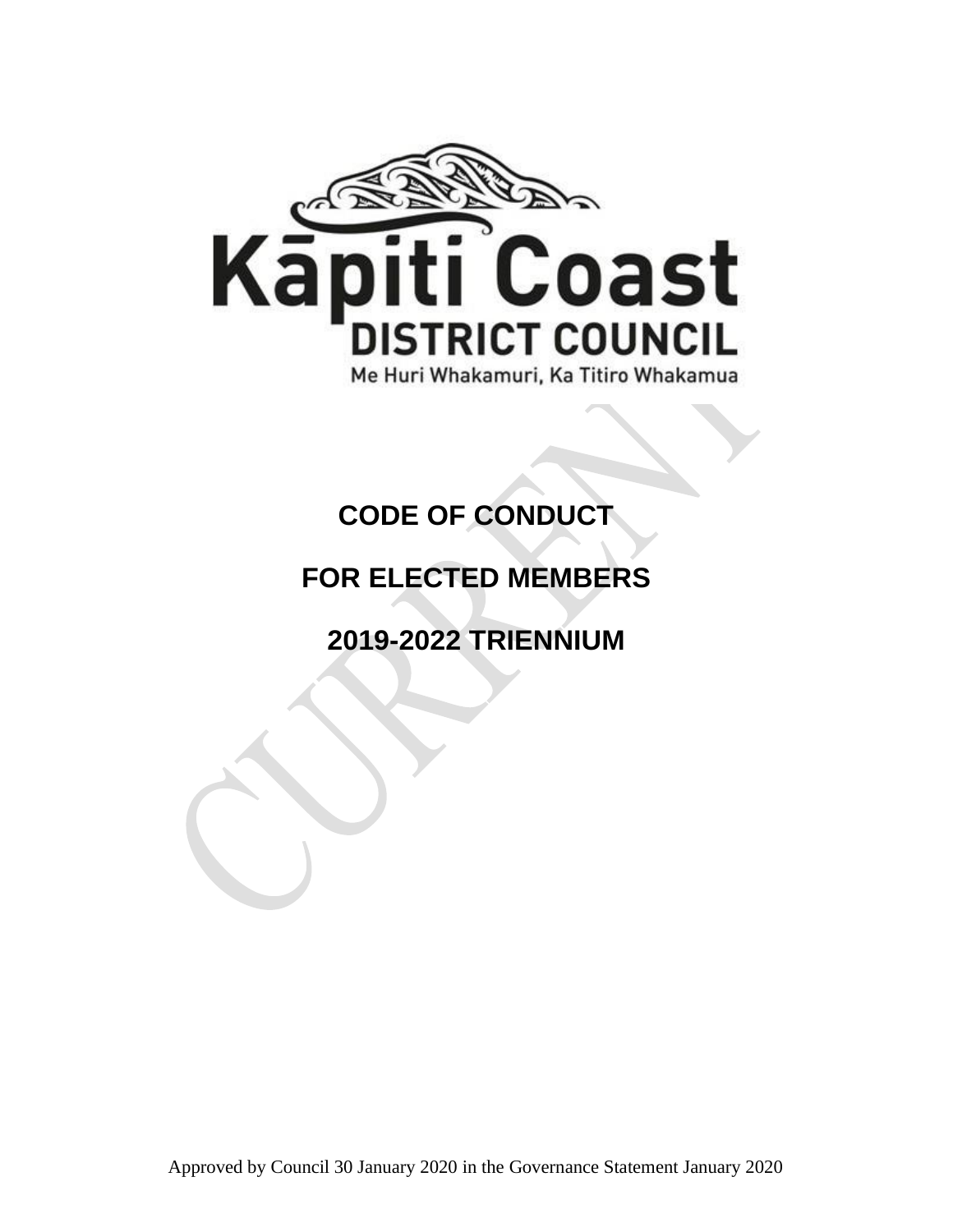## **CONTENTS**

| 1.0 | <b>Introduction</b>                                                                            | 4              |
|-----|------------------------------------------------------------------------------------------------|----------------|
| 2.0 | <b>Principles of Governance</b>                                                                | 4              |
| 3.0 | <b>Roles and Responsibilities</b>                                                              | 5              |
| 4.0 | <b>Decision Making</b>                                                                         | 5              |
| 4.1 | <b>Predetermination or Bias</b>                                                                | 5              |
| 4.2 | Delegation                                                                                     | 6              |
| 4.3 | Requirements in Relation to Decisions                                                          | 6              |
| 4.4 | Consultation                                                                                   | 6              |
| 4.5 | Resource Management Act Hearings                                                               | 6              |
| 4.6 | <b>Relationship with Community Boards</b>                                                      | 6              |
| 4.7 | <b>Staff Reports</b>                                                                           | 6              |
| 5.0 | <b>Relationships and Behaviours</b>                                                            | $\overline{7}$ |
| 5.1 | <b>Relationships with Other Members</b>                                                        | 7              |
| 5.2 | <b>Conduct at Meetings</b>                                                                     | 7              |
| 5.3 | Relationships with Staff                                                                       | 8              |
| 5.4 | Relationships with the Community                                                               | 8              |
| 5.5 | Contact with the Media                                                                         | 9              |
| 5.6 | <b>Confidential Information</b>                                                                | 9              |
| 6.0 | <b>General Protocols</b>                                                                       | 10             |
| 6.1 | <b>Accepting Gifts/Hospitality/Expenses</b>                                                    | 10             |
| 6.2 | <b>Expenses and Allowances</b>                                                                 | 10             |
| 6.3 | <b>Dress Code</b>                                                                              | 10             |
| 6.4 | Use of Facilities                                                                              | 10             |
| 6.5 | <b>Procedures for Raising Operational Matters</b>                                              | 11             |
| 6.6 | <b>Procedures for Raising Policy Matters</b>                                                   | 11             |
| 6.7 | Responding to Ratepayer Approaches Regarding Potential or Actual Litigation                    | 11             |
|     | Approved by Council 30 January 2020 in the Governance Statement January 2020<br>$\overline{2}$ |                |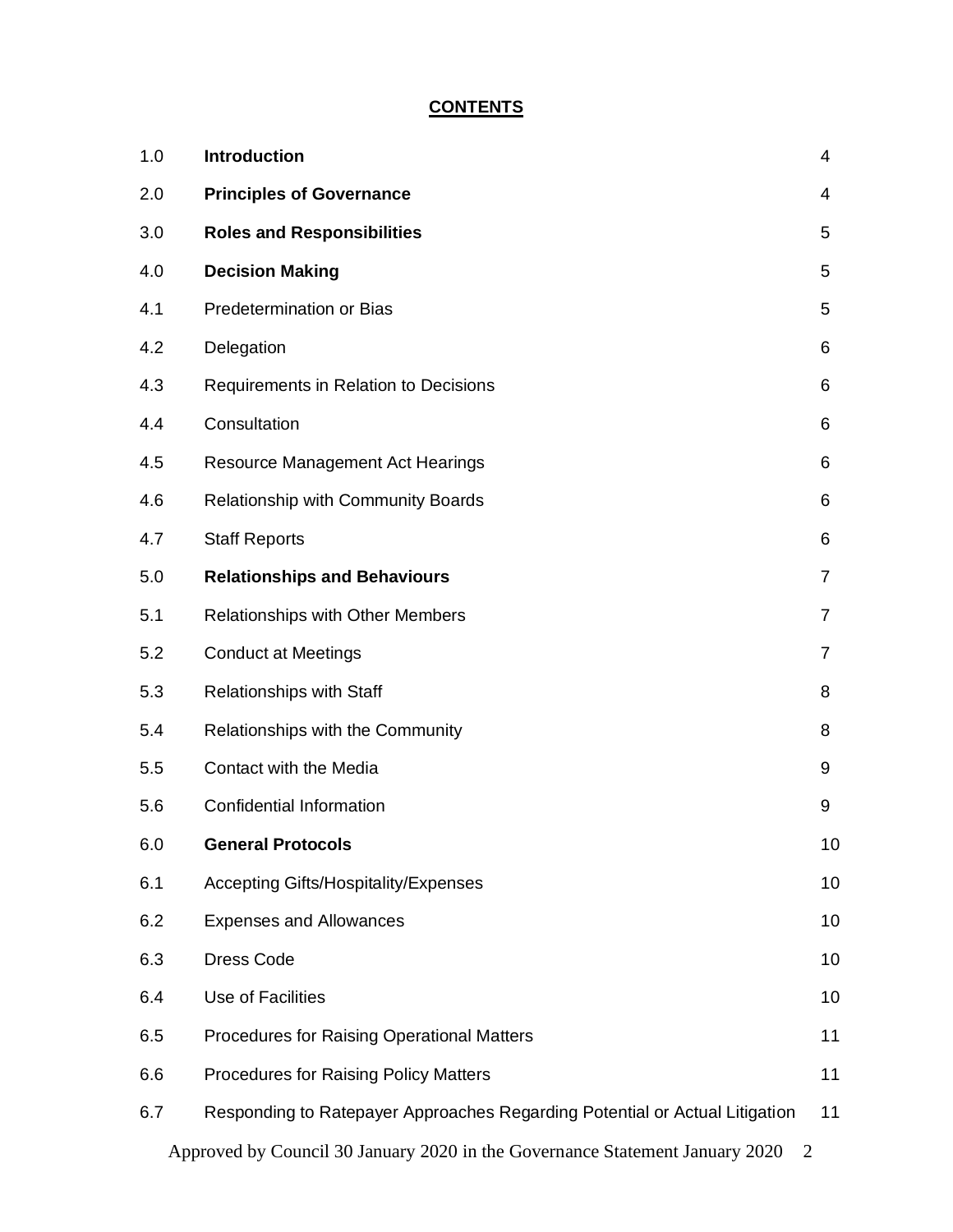against the Council

| 7.0 | <b>Legislative Responsibilities</b>                                                                                                                                                                                                                                                                                                                                                                                                                  | 12                                           |
|-----|------------------------------------------------------------------------------------------------------------------------------------------------------------------------------------------------------------------------------------------------------------------------------------------------------------------------------------------------------------------------------------------------------------------------------------------------------|----------------------------------------------|
| 7.1 | Local Authorities (Members' Interests) Act 1968<br><b>Register of Interests</b><br>7.1.1                                                                                                                                                                                                                                                                                                                                                             | 12<br>13                                     |
| 7.2 | <b>Standing Orders</b>                                                                                                                                                                                                                                                                                                                                                                                                                               | 13                                           |
| 7.3 | Disqualification of Members from Office                                                                                                                                                                                                                                                                                                                                                                                                              | 14                                           |
| 7.4 | Declaration of Bankruptcy                                                                                                                                                                                                                                                                                                                                                                                                                            | 14                                           |
| 7.5 | Legislation Bearing on the Role and Conduct of Elected Members                                                                                                                                                                                                                                                                                                                                                                                       | 14                                           |
| 8.0 | <b>Compliance and Review</b>                                                                                                                                                                                                                                                                                                                                                                                                                         | 15                                           |
| 8.1 | Compliance                                                                                                                                                                                                                                                                                                                                                                                                                                           | 15                                           |
| 8.2 | <b>Breaches of Legislation</b>                                                                                                                                                                                                                                                                                                                                                                                                                       | 15                                           |
| 8.3 | Compliance with this Code                                                                                                                                                                                                                                                                                                                                                                                                                            | 15                                           |
| 8.4 | Review of this Code of Conduct                                                                                                                                                                                                                                                                                                                                                                                                                       | 16                                           |
|     | <b>Appendix A: Roles and Responsibilities</b><br><b>Elected Members</b><br>1.<br>2.<br>The Mayor<br>3.<br>The Deputy Mayor<br><b>Committee Chairpersons</b><br>4.<br>5.<br><b>Community Board Members</b><br>The Chief Executive<br>6.                                                                                                                                                                                                               | 17<br>18<br>18<br>18<br>19<br>19             |
|     | Appendix B: Local Government Act 2002 Purpose of Local Government<br>and Role of Local Authorities - Decision Making and Consultation<br>1. Purpose of Local Government<br>2. Role of Local Authorities<br>3.<br><b>Decision Making Process</b><br>4. Consultation                                                                                                                                                                                   | 20<br>20<br>21<br>22                         |
|     | <b>Appendix C: Legislative Responsibilities</b><br>1. Local Authorities (Members' Interests) Act 1968<br>2. Local Government Official Information and Meetings Act 1987<br>3. Liability of Elected Members Under the Local Government Act 2002<br>4. Secret Commissions Act 1910<br>5. Securities Act 1978<br>6. The Crimes Act 1961<br>7. Health and Safety in Employment Act 1992<br>8. Protected Disclosures Act 2000 (Whistle-Blower Protection) | 24<br>25<br>26<br>26<br>26<br>27<br>27<br>28 |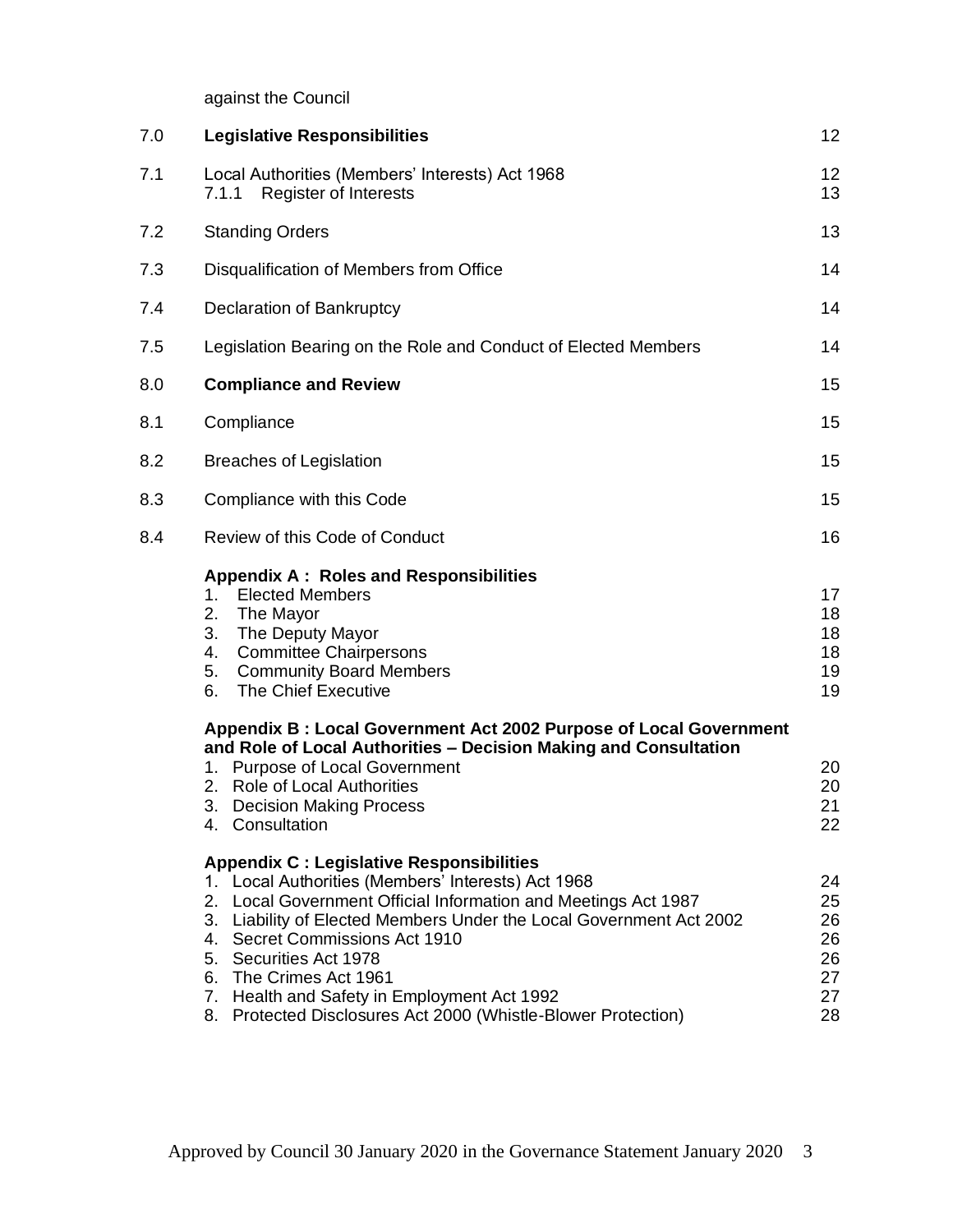#### **KAPITI COAST DISTRICT COUNCIL ELECTED MEMBER CODE OF CONDUCT 2013-2016 TRIENNIUM**

## **1.0 INTRODUCTION**

This Code has been adopted by the Kapiti Coast District Council to comply with section 40(1)(e) and clause 15 of Schedule 7 of the Local Government Act 2002.

The Code of Conduct complements the Kapiti Coast District Council's Standing Orders.

The Code of Conduct provides guidance on the standards of behaviour that are expected from Elected Members of the Kapiti Coast District Council in their dealings with:

- each other:
- the Chief Executive;
- staff (including contractors);
- the media:
- the community.

## **2.0 PRINCIPLES OF GOVERNANCE**

In the exercise of their governance responsibilities Elected Members will observe the following principles:

**Public interest -** Members must serve the interests of the District as a whole in accordance with the public declaration they made on coming into office.

**Honesty and integrity** - Members must not place themselves in situations where their honesty and integrity may be questioned.

**Objectivity** - Members must make decisions on merit, including making appointments, awarding contracts, or recommending individuals for rewards or benefits.

**Accountability** - Members must be accountable to the public for their actions and the manner in which they carry out their responsibilities.

**Openness** - Members must be open about their actions and those of the Council, and be prepared to justify their actions.

**Conflicts of Interest**. - Members are responsible for disclosing conflicts of interest.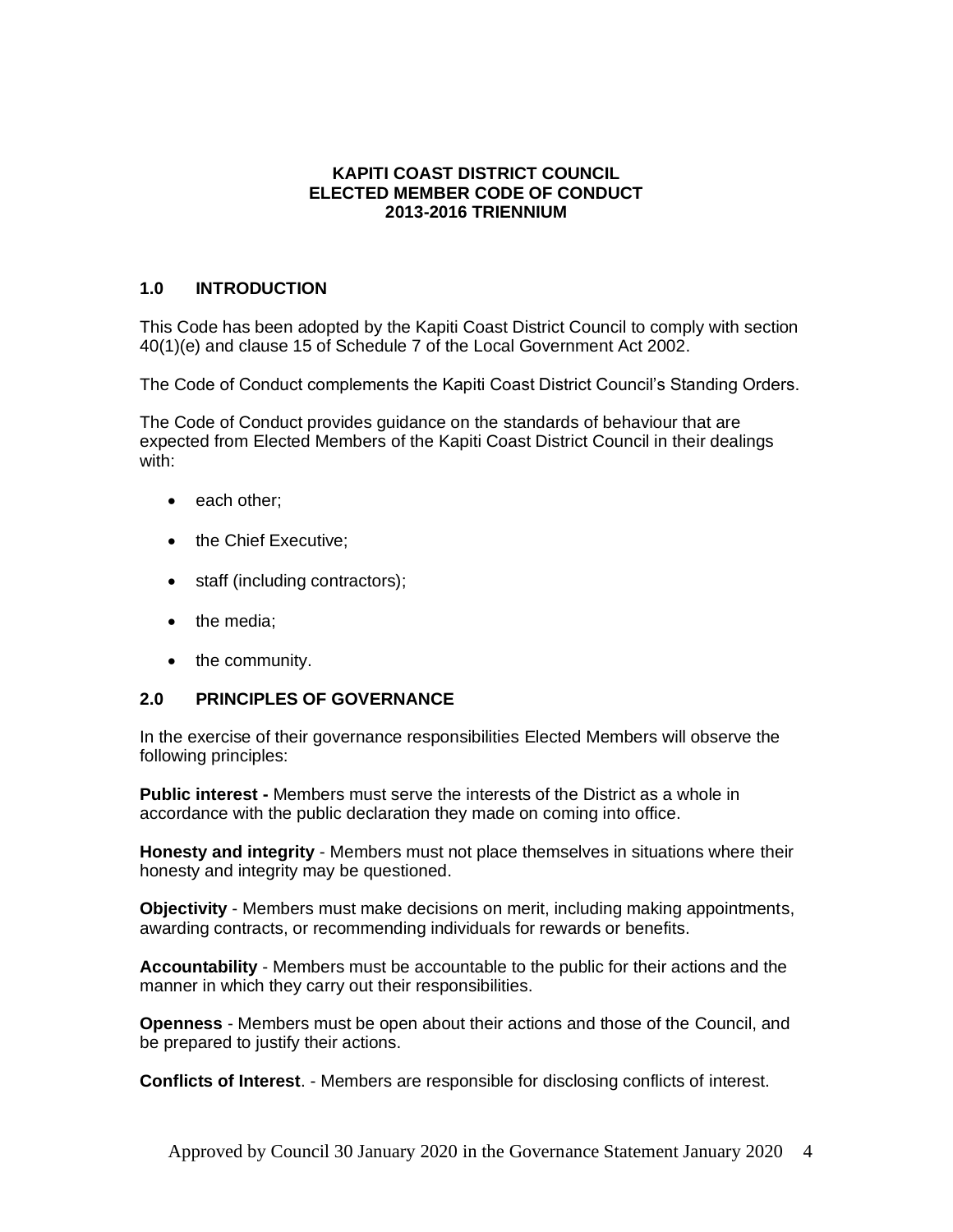**Personal judgment -** Members can and will take account of the views of others, but must reach their own conclusions on the matters before them.

**Respect for others -** Members must promote equality by treating people with respect, regardless of ethnicity, nationality, age, religion, gender, sexual orientation, or disability. They should respect the impartiality and integrity of Council staff.

**Duty to uphold the law -** Members must uphold the law, and on all occasions act in accordance with the law and the trust the public places in them.

**Stewardship -** Members must ensure that the Council uses its resources prudently and for lawful purposes, and that the Council maintains sufficient resources to meet its statutory obligations to both present and future generations.

**Leadership** - Members are leaders in their community and must at all times provide leadership by example.

This Code does not necessarily apply to members of Community Boards of the Kapiti Coast District Council who may develop their own Codes of Conduct.

## **3.0 ROLES AND RESPONSIBILITIES**

Detailed descriptions of the roles and responsibilities of Elected Members and the Chief Executive can be found at Appendix A.

In summary, Councillors are responsible for setting the strategic direction of Council, developing and adopting policy and for prudent stewardship of Council resources. The Mayor and Councillors also employ the Chief Executive who in turn is responsible for appointing and managing all Council staff, and the implementation of Council decisions.

#### **4.0 DECISION MAKING**

#### **4.1 PREDETERMINATION OR BIAS**

In decision-making – whether by Council, its delegated Committees and Community Boards- the Council must act in a fair and reasonable manner and in accordance with the law.

Elected Members are expected to approach decision making with an open mind ("faithfully and impartially"). This process requires Elected Members to listen carefully to competing advice and to weigh up the pros and cons before making their decision. Where Council or a Standing Committee is hearing formal submissions at a hearing Elected Members should carefully avoid prior public comments, which may indicate a predetermined bias or non flexible attitude.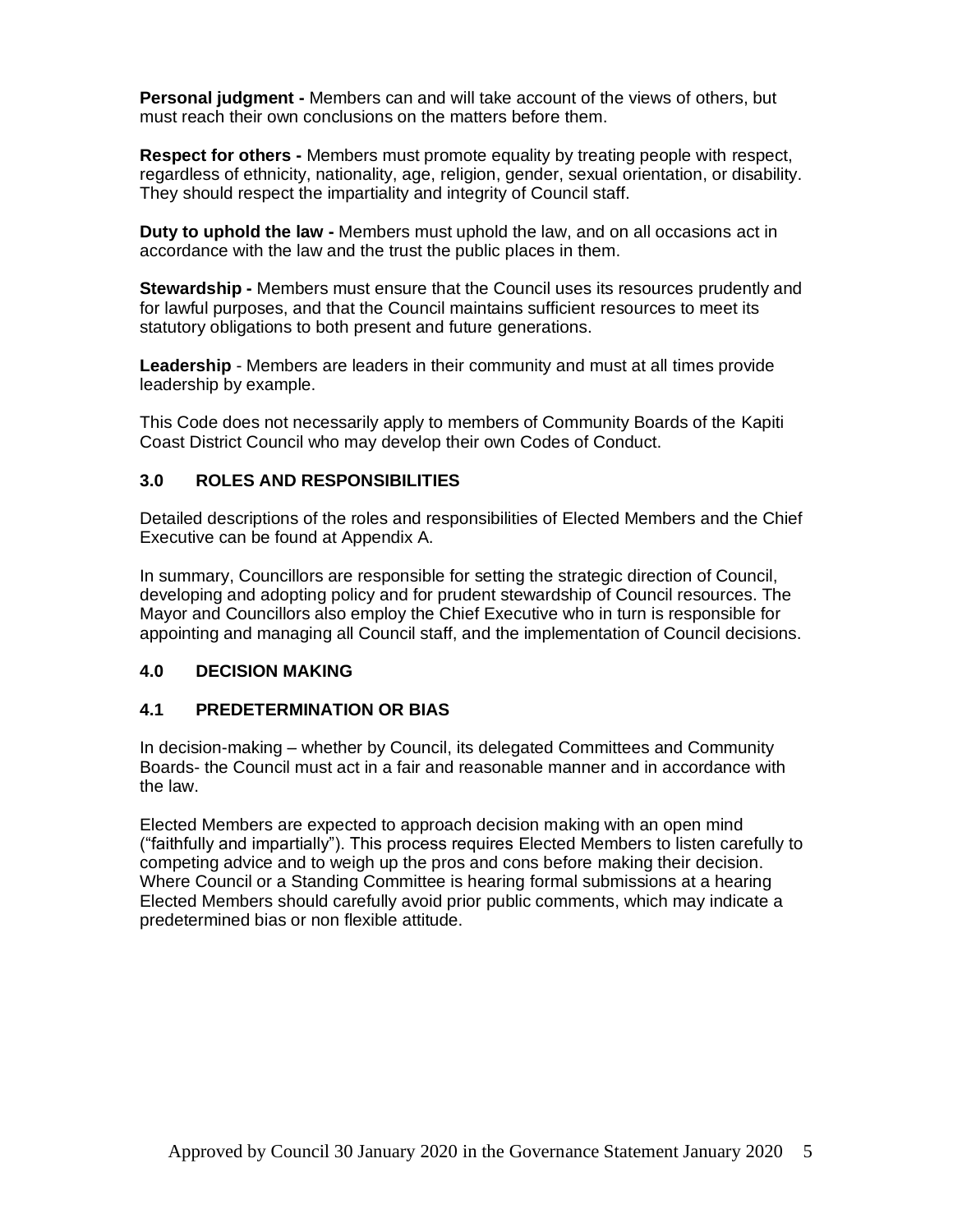## **4.2 DELEGATION**

Decisions are made at various levels within the Council according to the delegations made to its Committees, Subcommittees and Community Boards at the beginning of each Triennium. The Governance Structure details these delegations. The legal provisions that apply to delegation are set out in Clause 32 of Schedule 7 of Local Government Act 2002.

## **4.3 REQUIREMENTS IN RELATION TO DECISIONS**

The Local Government Act 2002 sets out the purpose of local government and the role of local authorities. Refer to Appendix B of this Code for details of the legislation.

## **4.4 CONSULTATION**

The Council is required to make decisions that take into account and balance the various needs and preferences of its residents. Section 82 of the Local Government Act 2002 sets out the principles of consultation, which the Council must undertake in relation to any decision. (See Appendix B of this Code.)

## **4.5 RESOURCE MANAGEMENT ACT HEARINGS**

Councillors may choose to undergo training to become Accredited Hearings Commissioners. In this role they will be required to hear matters under the Resource Management Act 1991. As a member of a Hearings Panel Councillors are essentially involved in administration of Council policy, as expressed in the District Plan. A resource hearing is considered to be an independent assessment of an application for a resource consent. The conduct of a hearings panel is part of a statutory process under the Resource Management Act and Councillors should at all times act in a manner that respects the principles of fairness and judicial responsibility.

## **4.6 RELATIONSHIP WITH COMMUNITY BOARDS**

At the beginning of the Triennium Ward Councillors are appointed back to Community Boards and as such they are full members of the Board. However, Councillors who are also Community Board members must be sensitive to the fact that on occasions their role as Community Board member may be in conflict with their duty as a Councillor to represent the interests of the District as a whole.

## **4.7 STAFF REPORTS**

While the Council may hear submissions and deputations, and, within the limits of the legislation, discuss matters raised from the meeting, no decisions should be made unless the matter is accompanied by a written staff report.

While the Council is ultimately accountable, its function is not to make detailed decisions on operational matters which are the responsibility of the Chief Executive.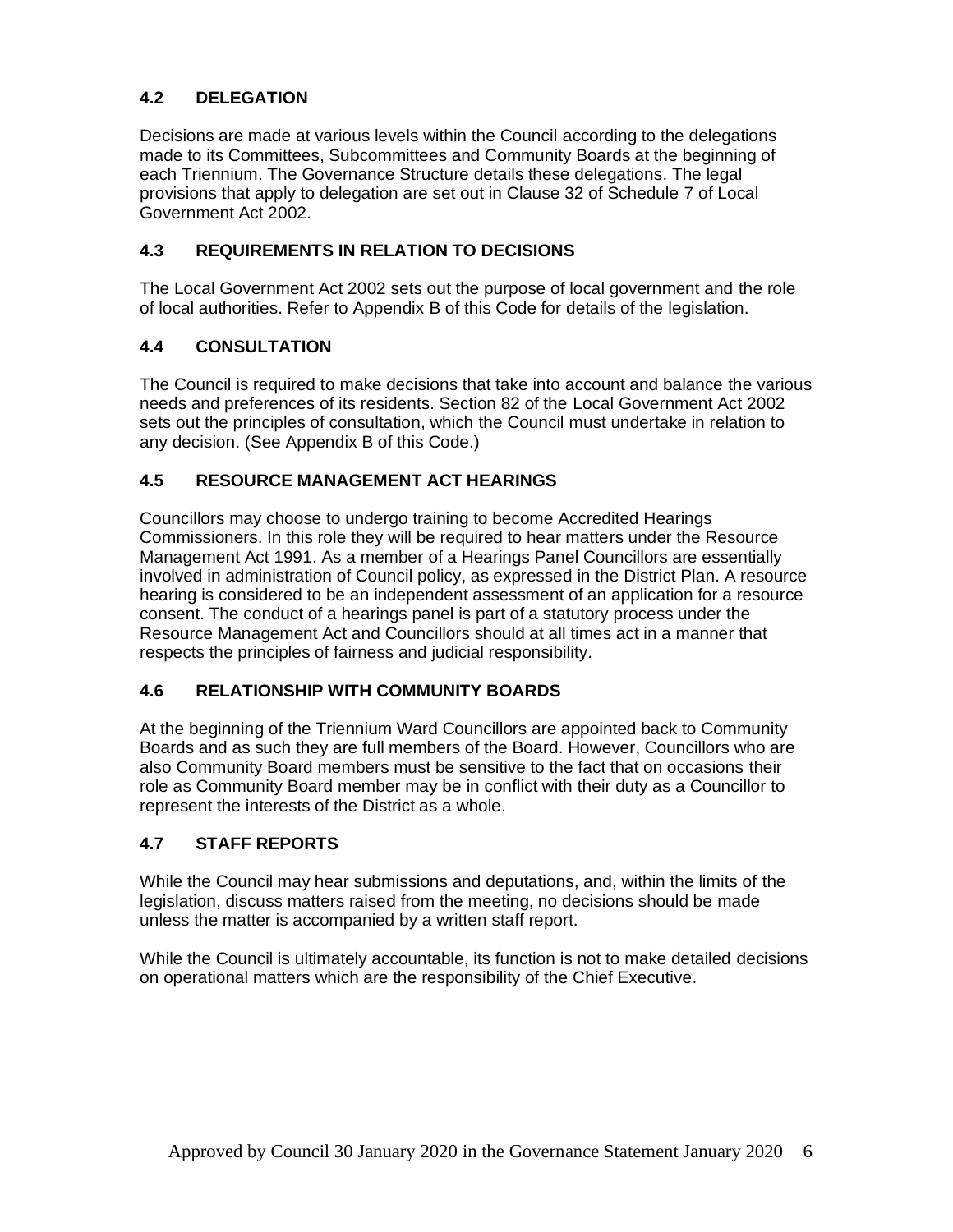## **5.0 RELATIONSHIPS AND BEHAVIOURS**

## **5.1 RELATIONSHIPS WITH OTHER MEMBERS**

All Elected Members shall in their dealings with each other, management, the public and the media show respect and behave in a manner consistent with the dignity of their office. Elected Members should act in good faith in the interests of the Kapiti Coast District and the community. Members must conduct their dealings with each other in ways that:

- maintain public confidence in the office to which they have been elected;
- are open and honest;
- focus on issues rather than personalities;
- avoid conduct which is aggressive, offensive or abusive or which may constitute unlawful or inappropriate behaviour (including sexual harassment).

## **5.2 CONDUCT AT MEETINGS**

In order to develop and maintain an atmosphere of mutual respect and facilitate good decision making, members are asked to:

- be punctual so that meetings start on time;
- switch cellphones and iPads to 'mute' during meetings
- be prepared to discuss issues at meetings;
- make requests for additional information or clarification of items prior to the meeting so that staff have time to undertake the necessary research and prepare answers;
- direct all discussion and questions through the Chairperson;
- observe silence when someone else is speaking;
- debate policies, not personalities;
- observe the provisions of the Standing Orders and the Code of Conduct;
- vote on every issue unless they have declared a conflict of interest;
- in the event of an interest being declared, abstain from discussing or voting for the issue;
- seek leave of absence for any meetings in advance.

If any Member's conduct is deemed to be unacceptable, the Chairperson can invoke provisions contained in Standing Orders which enable the Chairperson to ask the member to withdraw from the meeting.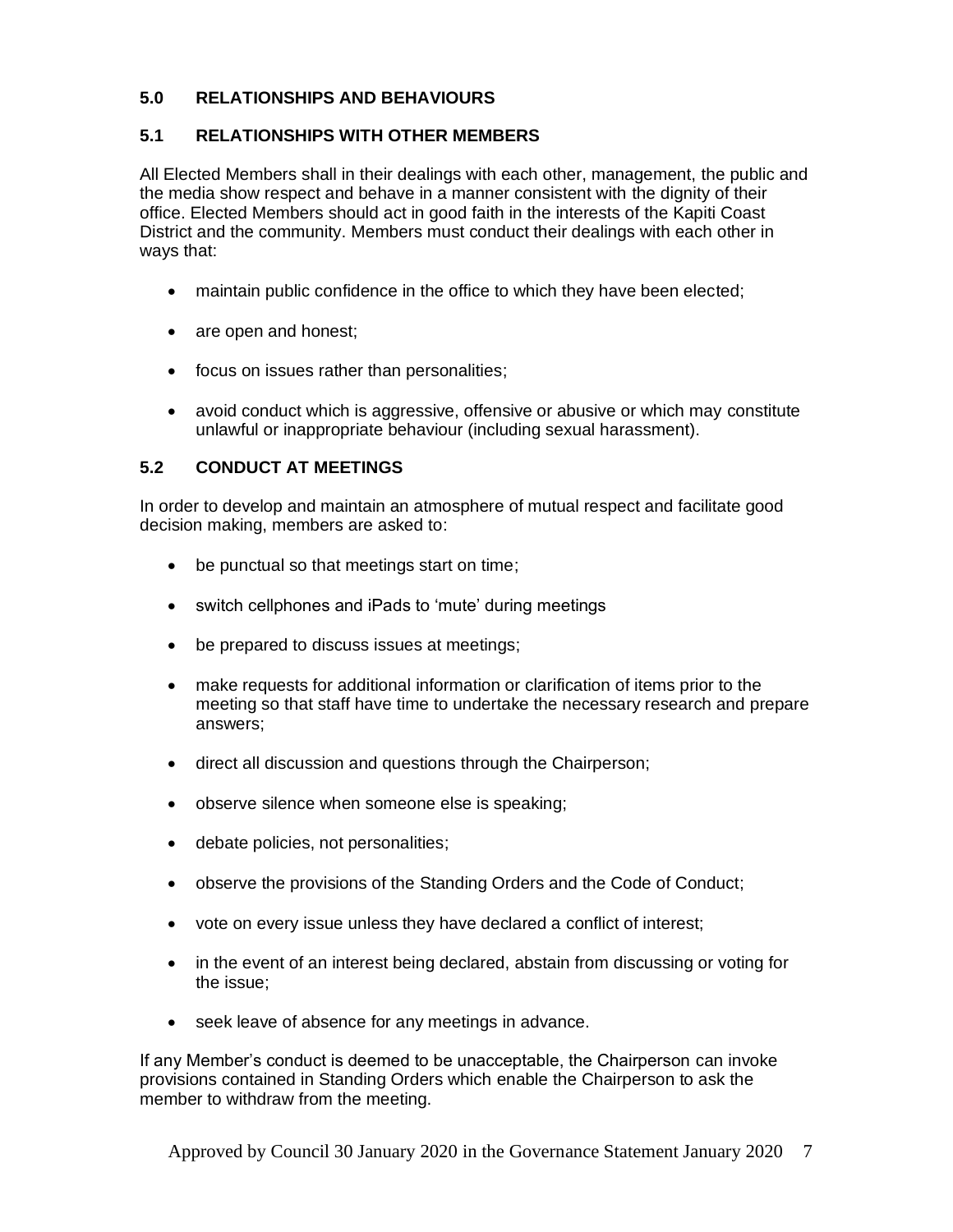## **5.3 RELATIONSHIPS WITH STAFF**

An effective working relationship between Elected Members and officers is critical to the success of any Council. To ensure the required level of co-operation and trust is maintained Members should:

- recognise that the Chief Executive is the employer (on behalf of Council) of all staff; only the Chief Executive may hire or dismiss, or instruct or censure, an employee;
- understand that employees have a statutory right to a safe work environment free from both physical harm and mental harm caused by work related stress;
- acknowledge that any actions (or statements) by Councillors which may in anyway harm an employee (including mental harm) may result in the Council being liable under the Health and Safety in Employment Act 1992;
- treat all staff with courtesy and respect, avoiding conduct which is aggressive, offensive or abusive or may constitute unlawful or inappropriate harassment;
- avoid personal criticism of a staff member in public in any way that reflects on the competence and/or integrity of the staff member;
- preserve the anonymity of individual officers and not comment publicly on the management of staff of the Kapiti Coast District Council;
- raise concerns about staff only with the Chief Executive;
- raise concerns about the Chief Executive only with the Mayor and/or through the Chief Executive Performance Review Committee.

Failure to observe this portion of the Code may compromise the Council's obligations to act as a good employer and may expose the Council to civil litigation and audit sanctions.

Elected Members are supported by the Democratic Services Team. In addition, each Committee and Community Board will have a senior manager supporting it, with whom the Chair should liaise in the first instance.

## **5.4 RELATIONSHIPS WITH THE COMMUNITY**

Members must act in a manner that encourages and values community involvement in local democracy. The views of members of the public must be accorded respect with members listening to and deliberating on concerns carefully and patiently. Members must avoid aggressive or abusive behaviour towards members of the public.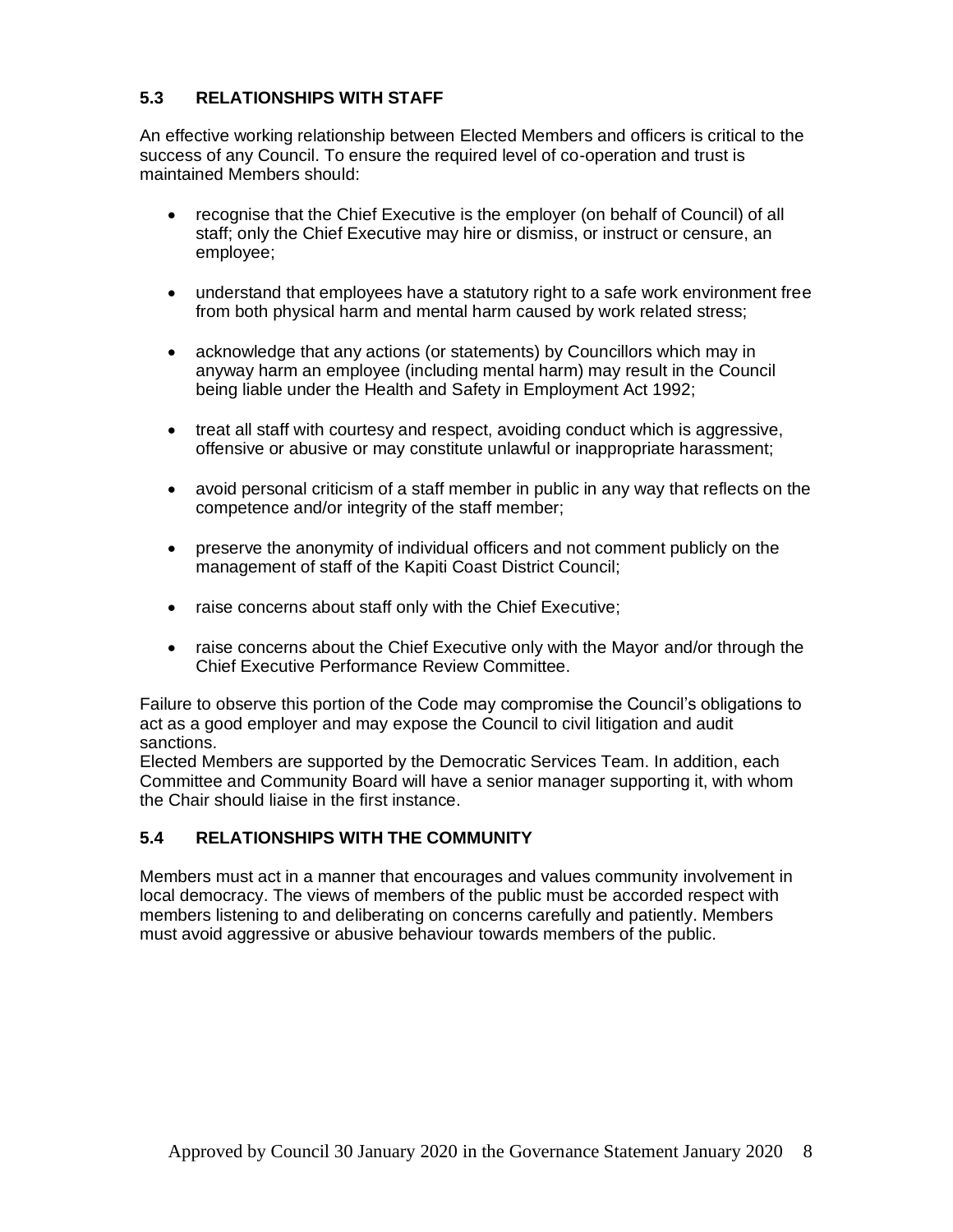## **5.5 CONTACT WITH THE MEDIA**

The media plays an important role in the effective operation of local government. In order to fulfil this role the media needs access to accurate, timely information about the affairs of Council. The following rules apply for media contact on behalf of Council:

• Elected Members are free to express a personal view in the media at anytime but any comments made must state that:

(a) the comments represent a personal view only; and (b) (if the comment is contrary to a Council decision or Council policy) the comment is a minority view;

- Comments must not result in a disclosure of confidential information (ie such as provided in public excluded agendas and reports unless these have been released into the public arena by majority vote at the meeting concerned).
- the Mayor is the first point of contact for the Council view on any policy issue. The Mayor is authorised to make statements accurately reporting decisions of Council meetings. If the Mayor is absent, or unable to act, the matter may be referred to the Deputy Mayor or to the relevant Committee Chairperson for a response;
- the Mayor may refer any matter to the relevant committee chairperson, a member or to the Chief Executive for comment;
- Committee Chairpersons and Ward Councillors are authorised to make statements accurately reporting decisions of their respective committees or Wards;
- The Chief Executive is responsible for reporting to the media on policy implementation and operational matters.

Elected Members public statements expressing their opinion on matters before the Council shall not criticise the behaviour of the Council, other Elected Members or officers of the Council.

## **5.6 CONFIDENTIAL INFORMATION**

In the course of their duties Members will receive information that is confidential (eg agendas and reports for public excluded meetings or embargoed information). This will generally be Council information that is either commercially sensitive or is personal to a particular individual or organisation. Members must not use or disclose confidential information for any purpose other than the purpose for which the information was supplied to the Member. Failure to observe these provisions may expose the Council to prosecution under the Privacy Act 1993 or civil litigation, and may expose individual members to responsibility for loss under s.46 of the Local Government Act (2002).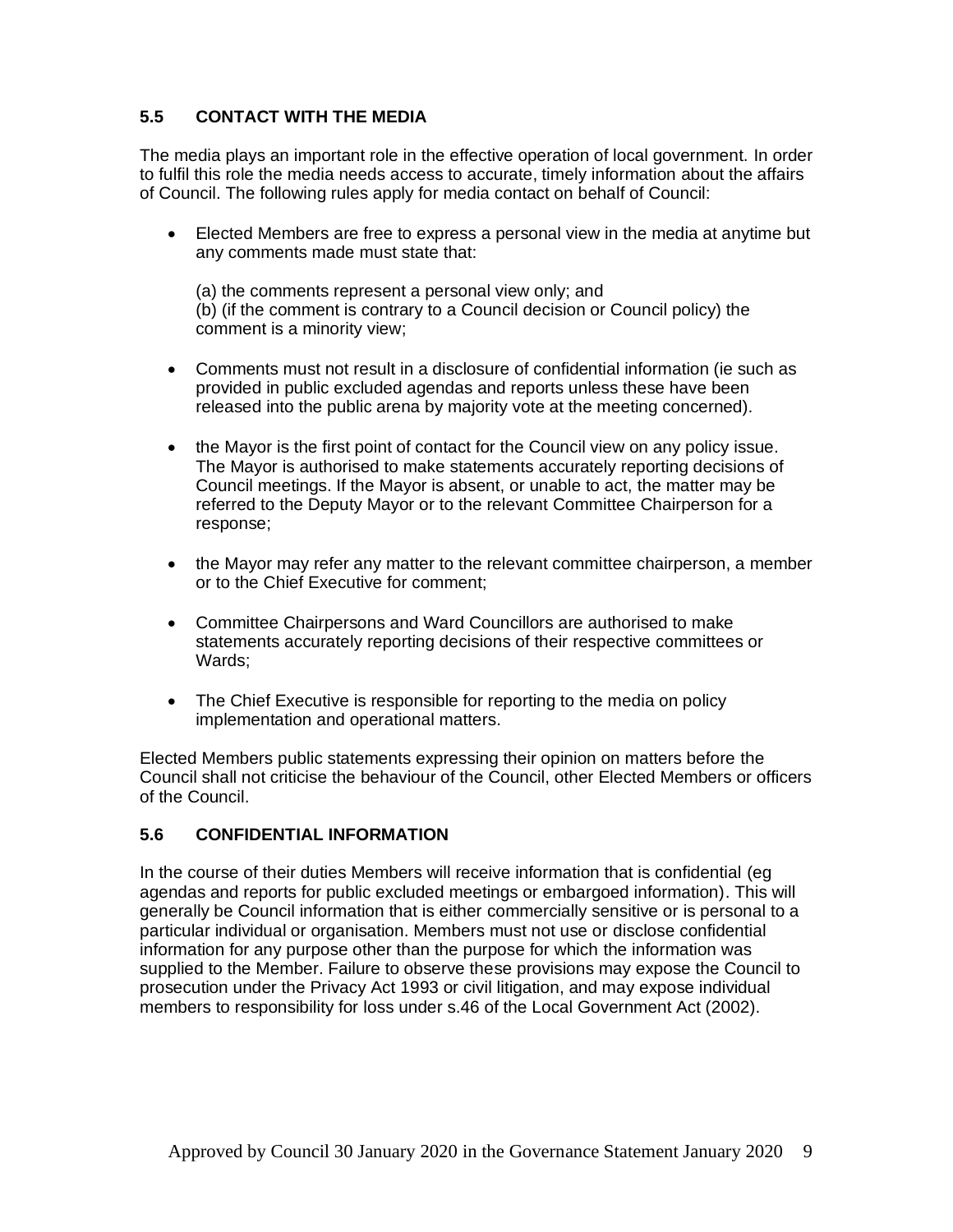## **6.0 GENERAL PROTOCOLS**

## **6.1 ACCEPTING GIFTS/HOSPITALITY/EXPENSES**

There is the possibility that the acceptance of gifts, favours or hospitality could be construed as a bribe or perceived as undue influence. Elected Members need to treat with caution any offer, gift, favour or hospitality made to them personally, to avoid the risk of damage to public confidence in local government.

Offers of hospitality received by the Mayor and/or Councillors that have a value less than \$50 and are not intended to influence that person around a specific decision or outcome, may be accepted.

Gifts are sometimes received by Elected Members in the course of their duties and these shall be retained by the Council. These should be reported to the Chief Executive for recording in the Gift Register held in the Democratic Services office.

## **6.2 EXPENSES AND ALLOWANCES**

An Elected Member is entitled to claim expenses and allowances in connection with their duties. Rules for reimbursement of Elected Members' expenses are as approved by the Remuneration Authority; reimbursement will be made upon the provision of the relevant receipts. Elected Members have been separately briefed regarding their remuneration process.

## **6.3 DRESS CODE**

Elected Members should maintain a standard of dress at meetings of Committees and Council which is in keeping with the formality and public nature of such meetings.

## **6.4 USE OF FACILITIES**

Photocopying in relation to Council business will be provided by the Democratic Services staff on request.

Elected Members may use the telephone in the Councillors' Lounge.

Members may not use Council resources for any personal business (including campaigning at election time).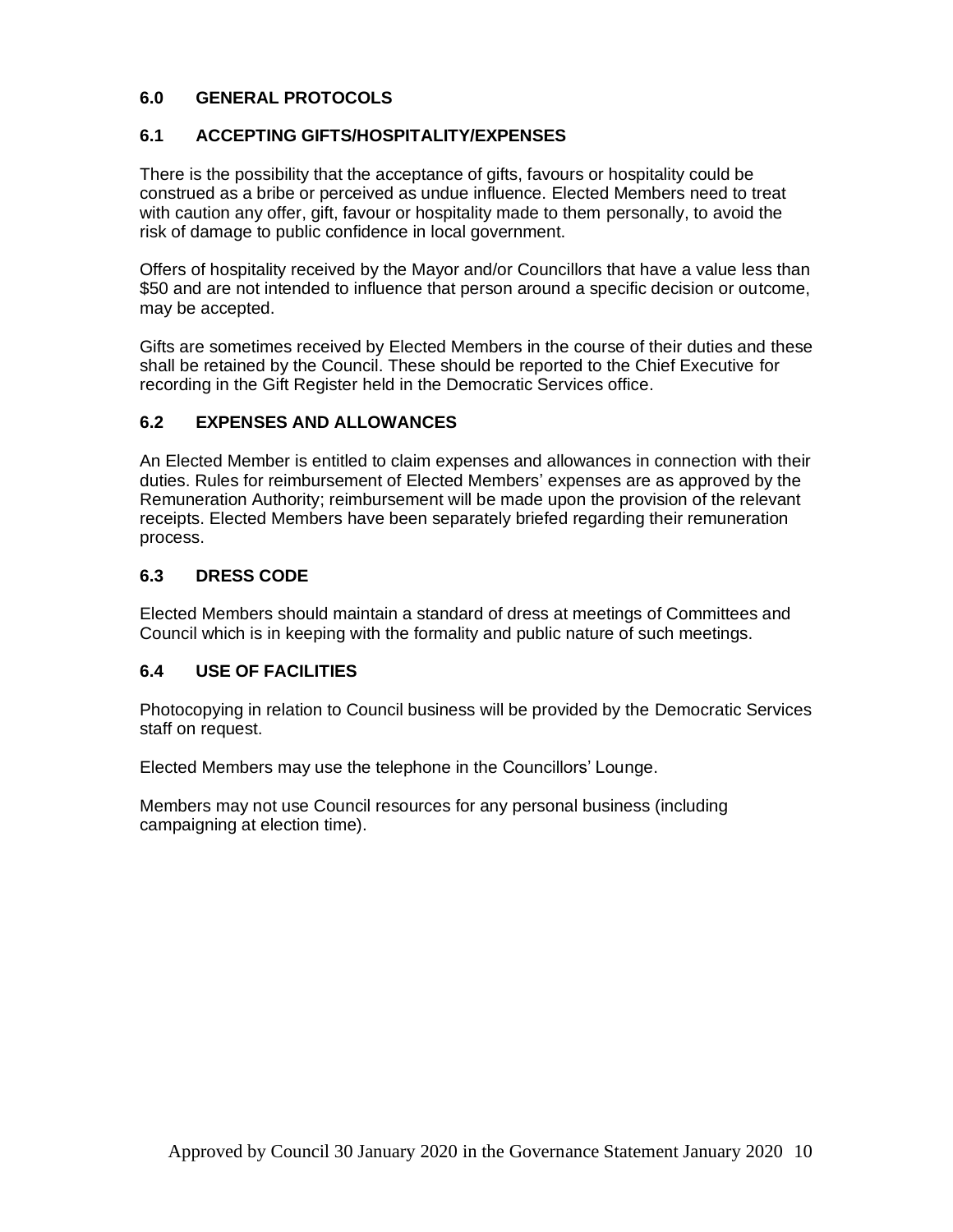## **6.5 PROCEDURES FOR RAISING OPERATIONAL MATTERS**

Elected Members may be contacted by the community regarding routine service requests, e.g. leaking water tobies. These need to be referred to the customer service centres in the first instance for action for logging as Service Requests.

While Elected Members should refrain from getting involved in the "hands on" role of staff, they should approach the Chief Executive if they have concerns that matters they have drawn to staff attention are not attended to promptly or properly.

#### **6.6 PROCEDURES FOR RAISING POLICY MATTERS**

The options for raising a policy matter for consideration by the Council are as follows:

(a) liaise with the Mayor or with the Chairperson of the appropriate committee. If it is agreed that the matter is one for political consideration, then the Mayor or Chairperson will request the Chief Executive to have the appropriate report compiled.

(b) follow the procedure for submitting a Notice of Motion. The procedure is outlined in the Council's Standing Orders.

#### **6.7 RESPONDING TO RATEPAYER APPROACHES REGARDING POTENTIAL OR ACTUAL LITIGATION AGAINST THE COUNCIL**

When responding to approaches from citizens or the media on such matters, Elected Members should:

- listen to concerns;
- seek clarification;
- refer the person to the appropriate external agency;
- relay information to the Chief Executive of the Council;
- notify the Chief Executive where notice of intention to make a claim against the Council is given, or there are facts present that involve the assertion of action against the Council.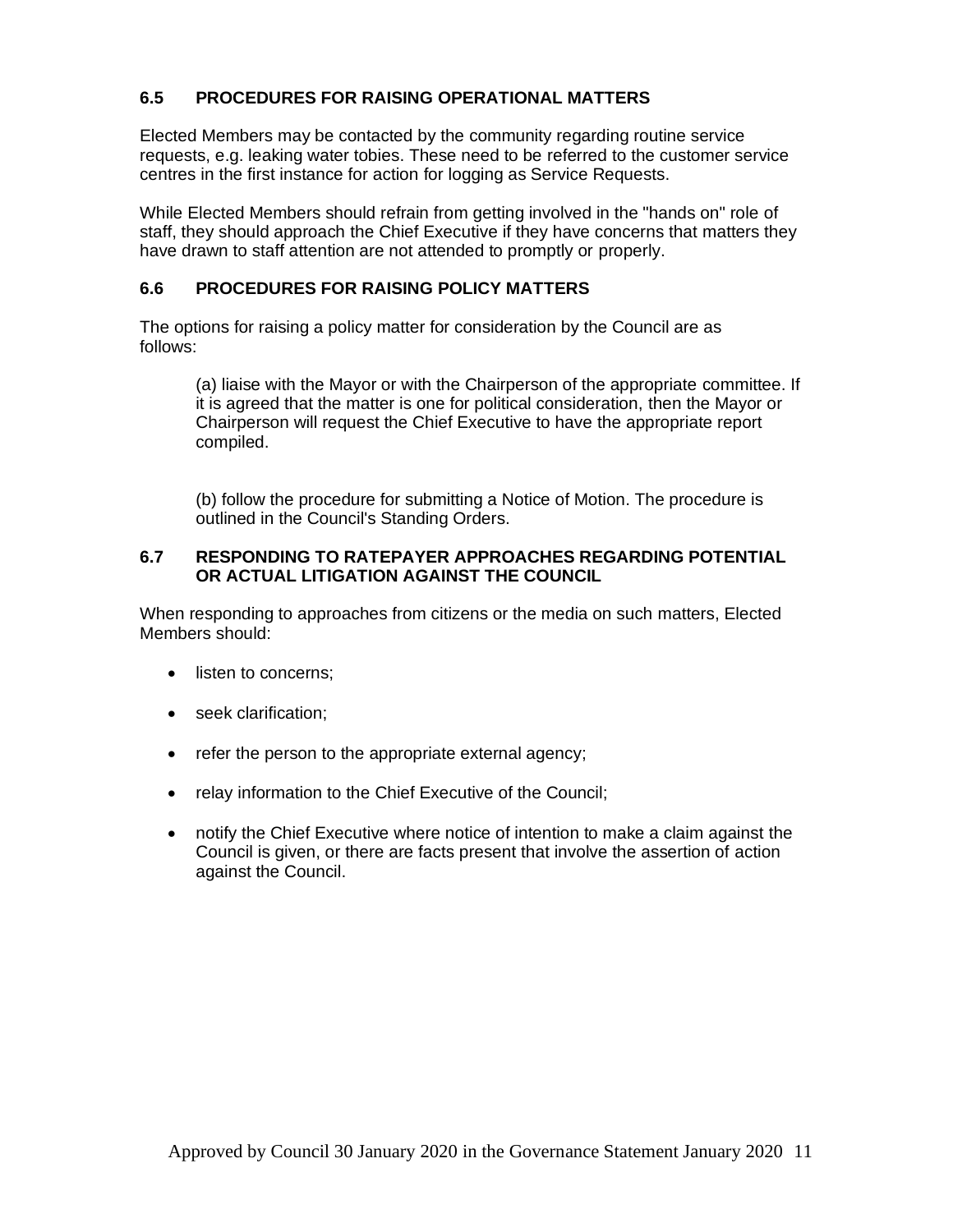Elected Members should take care not to:

- admit liability;
- settle or make or promise any payment;
- do anything that may prejudice the insurers' defence of litigation;
- disclose any information that the Elected Member has received by way of confidential briefings on the litigation matter.

## **7.0 LEGISLATIVE RESPONSIBILITIES**

## **7.1 LOCAL AUTHORITIES (MEMBERS' INTERESTS) ACT 1968**

The phrase "Conflicts of Interest" is used to describe three distinct and separate circumstances where there is or may be a conflict between the personal interests, or the conduct of a member, and that member's duties as an Elected Member. The statutory and common law rules relating to conflicts of interest are part of the rules of natural justice. They reflect the expectation of the community that, when making decisions on behalf of the community, members will act impartially and in a manner appropriate to the nature of the decision. Members performing their duties will on occasion be making political decisions (for example when making policy or adopting planning documents) and on other occasions be acting in a judicial or quasi judicial capacity (for example when considering resource consent applications). There is some limited scope for flexibility in respect of political decisions, but absolutely no scope for flexibility in relation to judicial or quasi judicial decisions.

The three classes of conflict of interest are:

(a) a pecuniary interest in the matter before the Council, which gives rise to a presumption that there is a conflict with the member's duties. The pecuniary interest may be direct or indirect and involve either financial gain or financial loss;

(b) non-pecuniary interest, which may give rise to a perception of conflict between interest and duty. These may be interests or relationships arising out of kinship, marriage, domestic relationships, wider family relationships, employment or membership of community organizations;

(c) demonstrated bias that is the circumstances where a member by words or action has indicated a commitment to a particular view in respect of an issue such that it is unlikely that the member may approach the consideration of a decision on that issue with an open mind.

If the Member is in any doubt as to whether or not a particular course of action (including a decision to take no action) raises a conflict of interest, then they should seek guidance from the Chief Executive immediately.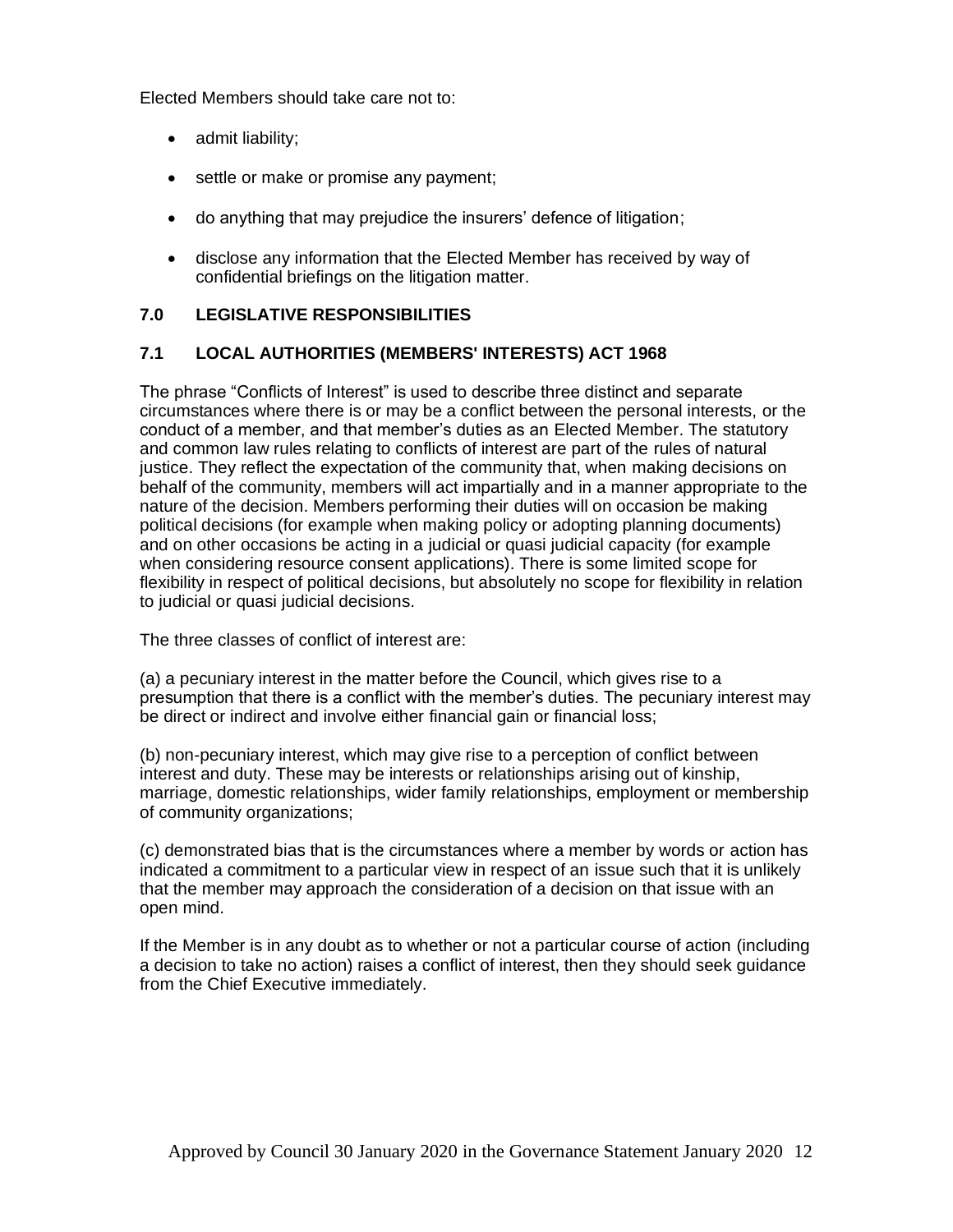Members may also contact the Office of the Controller and Auditor General for guidance as to whether that member has a pecuniary interest. If there is a pecuniary interest, the member may seek an exemption to allow that member to participate or vote on a particular issue in which they may have a pecuniary interest. The latter must be done before the discussion or vote. Contact details for the Office of the Controller and Auditor General - Phone (04) 917 1500 for the Assistant Auditor-General, Legal or email [reception@oag.govt.nz](mailto:reception@oag.govt.nz)

Failure to observe the requirements of the Local Authorities (Members' Interests) Act 1968 could potentially invalidate the particular decision made, or the action taken, by Council. Failure to observe these requirements could also leave the Elected Member open to prosecution under the Local Authorities (Members' Interests) Act 1968. In the event of a conviction Elected Members can be ousted from office.

In a case of doubt, a member should refrain from discussing or voting on the matter in question and preferably physically withdraw from the meeting. The minutes of the meeting will record the members' declaration of interest.

## *7.1.1 Register of Interests*

The Council has adopted the suggestion of the Office of the Controller and Auditor General and requested all Elected Members to make a written declaration of their personal and financial interests that may at times conflict with their roles. This information will be kept in a "Register of Interests". Every six months Members will be asked to complete a Declaration of Interests form. The Register is kept in the Democratic Services office.

## **7.2 STANDING ORDERS**

Standing Orders are a set of rules of debate that provide greater consistency in the way that a Council conducts its meetings. Standing Orders are also a means of recording the Council's agreed principles of behaviour within meetings. Using Standing Orders as a guide to the way that the Council conducts its meetings helps to promote teamwork by:

- allowing structured discussion of topics;
- ensuring respect for the opinions of others;
- ensuring tact and appropriate language is used in resolving conflict;
- promoting the use of persuasion and influencing skills to gain a team outcome.

Members must abide by the Standing Orders adopted by Council. A copy of the Standing Orders is provided to each member and after the adoption of the first Standing Orders, an amendment of the Standing Orders or the adoption of a new set of Standing Orders requires in every case a vote of not less than 75% of the members present.

The Council or Committee may temporarily suspend Standing Orders during a meeting by a vote of not less than 75% of the members present and voting, and the reason for the suspension must be stated in the resolution of suspension.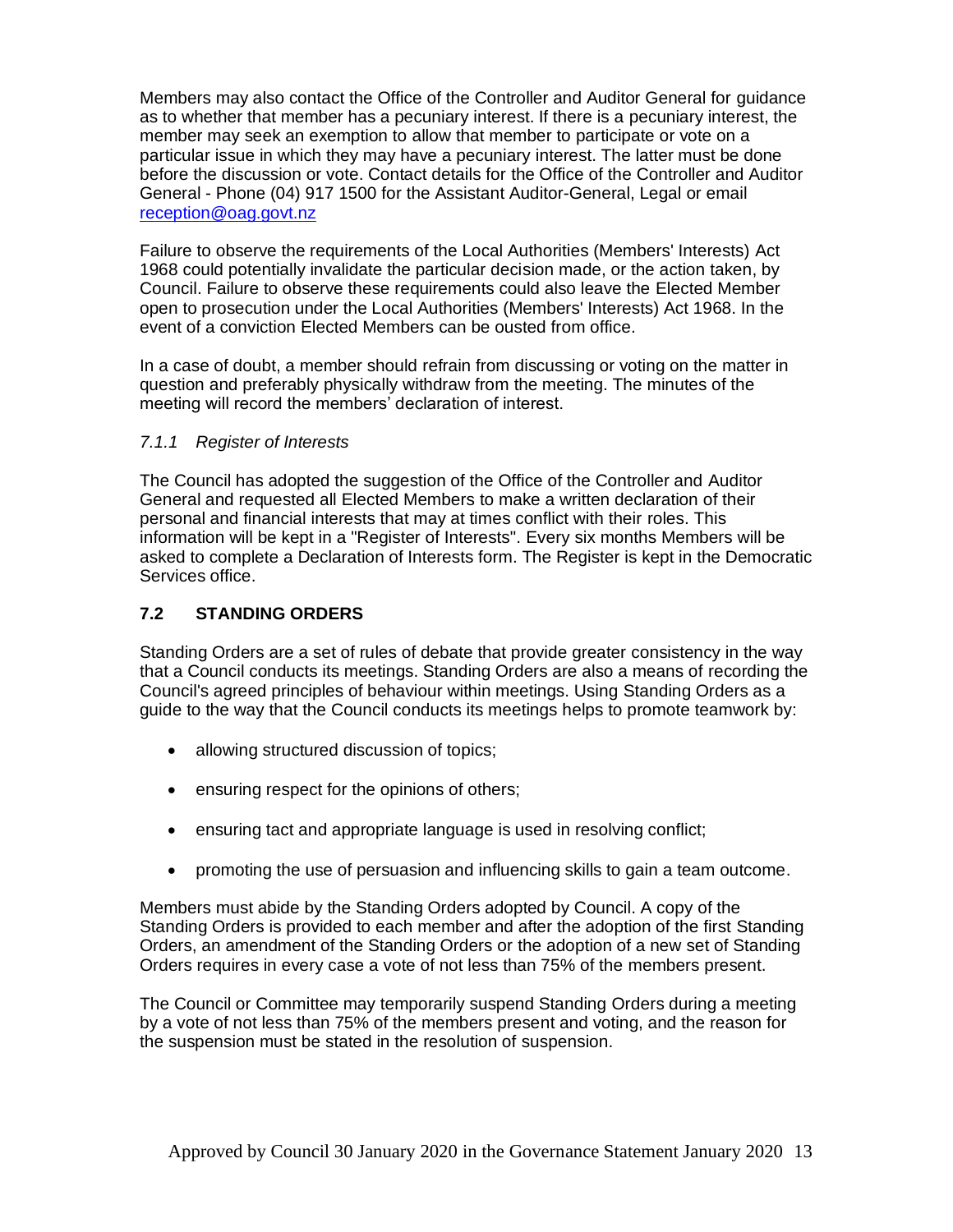## **7.3 DISQUALIFICATION OF MEMBERS FROM OFFICE**

The Local Government Act 2002 and Standing Orders provide for disqualification of Members from office for example, if they:

- are convicted of a criminal offence punishable by two or more years imprisonment;
- cease to be an elector or becomes disqualified for registration as an elector under the Electoral Act 1993;
- breach the Local Authorities (Members' Interests) Act 1968
- are absent without leave from the Council from four consecutive ordinary meetings of the Council.

## **7.4 DECLARATION OF BANKRUPTCY**

When adopting a code of conduct, Elected Members must consider whether or not they will require members to declare whether they are an undischarged bankrupt. Council believes that bankruptcy raises questions about the soundness of a person's financial management skills and their judgment in general. The Council requires Elected Members who are undischarged bankrupts when elected or are declared bankrupt during the term of office, to notify the Mayor and the Chief Executive as soon as practicable after being declared bankrupt and record the fact in the Register of Interests.

#### **7.5 LEGISLATION BEARING ON THE ROLE AND CONDUCT OF ELECTED MEMBERS**

Refer to Appendix C for a summary of the legislation requirements that has some bearing on the duties and conduct of Elected Members which includes:

- Local Government Official Information and Meetings Act 1987
- Secret Commissions Act 1910
- Securities Act 1978
- The Crimes Act 1961
- Health and Safety in Employment Act 1992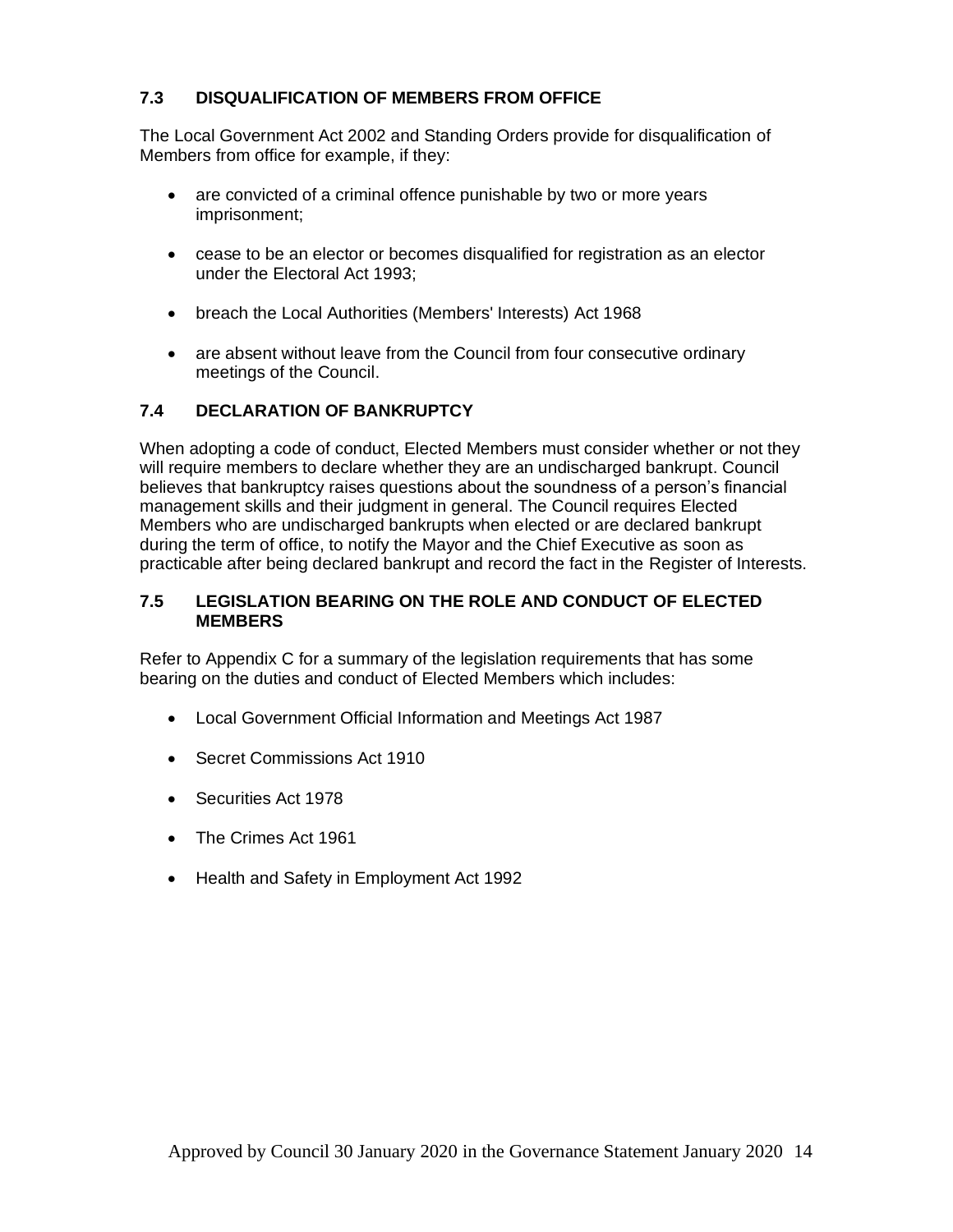## **8.0 COMPLIANCE AND REVIEW**

## **8.1 COMPLIANCE**

Schedule 7 of the Local Government Act 2002 requires each local authority to adopt a Code of Conduct. The Local Government Act 2002 requires Elected Members to comply with the provisions of this Code of Conduct (Schedule 7, Clause 15(4)):

"A member of a local authority must comply with the code of conduct of that local authority."

However, the Act also states (Schedule 7, Clause 15(7)):

"To avoid doubt, a breach of the code of conduct does not constitute an offence under this Act."

## **8.2 BREACHES OF LEGISLATION**

The exact nature of the action the Council may take depends on the nature of the issue and whether there are statutory provisions dealing with the issue. If there are statutory provisions dealing with the issue then it will be addressed in accordance with the relevant statutory provisions:

- issues relating to members interests render members liable for prosecution by the Auditor General under the Local Authorities (Member's Interests) Act 1968 and if convicted the Member can be removed from office;
- issues which result in the Council suffering financial loss or damage may be reported on by the Auditor General under the Local Government Act 2002, which may result in the member having to make good the loss or damage;
- issues relating to the commission of a criminal offence may leave the Elected Member liable for criminal prosecution.

## **8.3 COMPLIANCE WITH THIS CODE**

All alleged breaches of this Code whether by another Elected Member, or a member of the community must be reported either to the Chief Executive or the Mayor and must be made in writing and provide corroborating evidence. The Council will investigate the alleged breach and have prepared a report for consideration of the Council. In accordance with the principles of natural justice the alleged breach will be notified to the Elected Member, explaining when and where they will have the opportunity to put their version of events. The Council will consider the report in an open meeting of the Council except where the alleged breach relates to the misuse of confidential information or could impinge on the privacy of a staff member or of the community. In responding the Council may take the following action: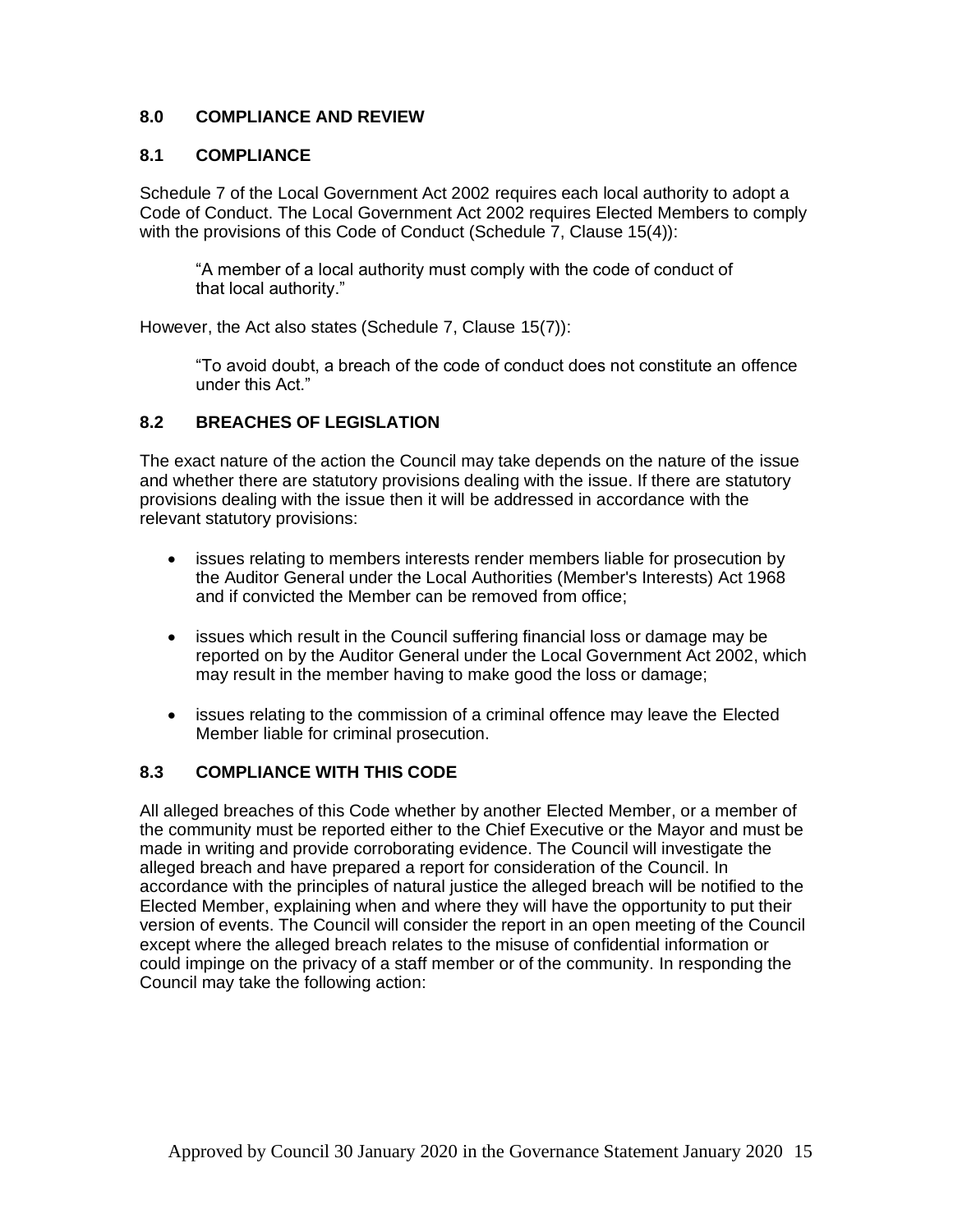- censure;
- removal of the Elected Member from Council Committees and/or other representative bodies;
- dismissal of the Elected Member from the position of Deputy Mayor or Chair of a Committee.

A decision to apply one or more of these actions requires a Council resolution to that effect (majority vote). A decision by the Council will be final and binding on the member to whom that decision relates and all other members. With the exception only of an allegation of a breach of the rules of natural justice no member shall seek to review or challenge the outcome under Standing Orders, the Local Government Act 2002 or by judicial process.

If it appears that a breach of the Code also constitutes a statutory offence the Council shall refer the circumstances of that breach to the relevant body for further action.

## **8.4 REVIEW OF THIS CODE OF CONDUCT**

Once adopted the Code of Conduct continues in force until amended by the Council. The Code can be amended at any time, but cannot be revoked unless the Council replaces it with another Code. Once adopted amendments to the Code of Conduct require a resolution supported by 75% or more of the members present.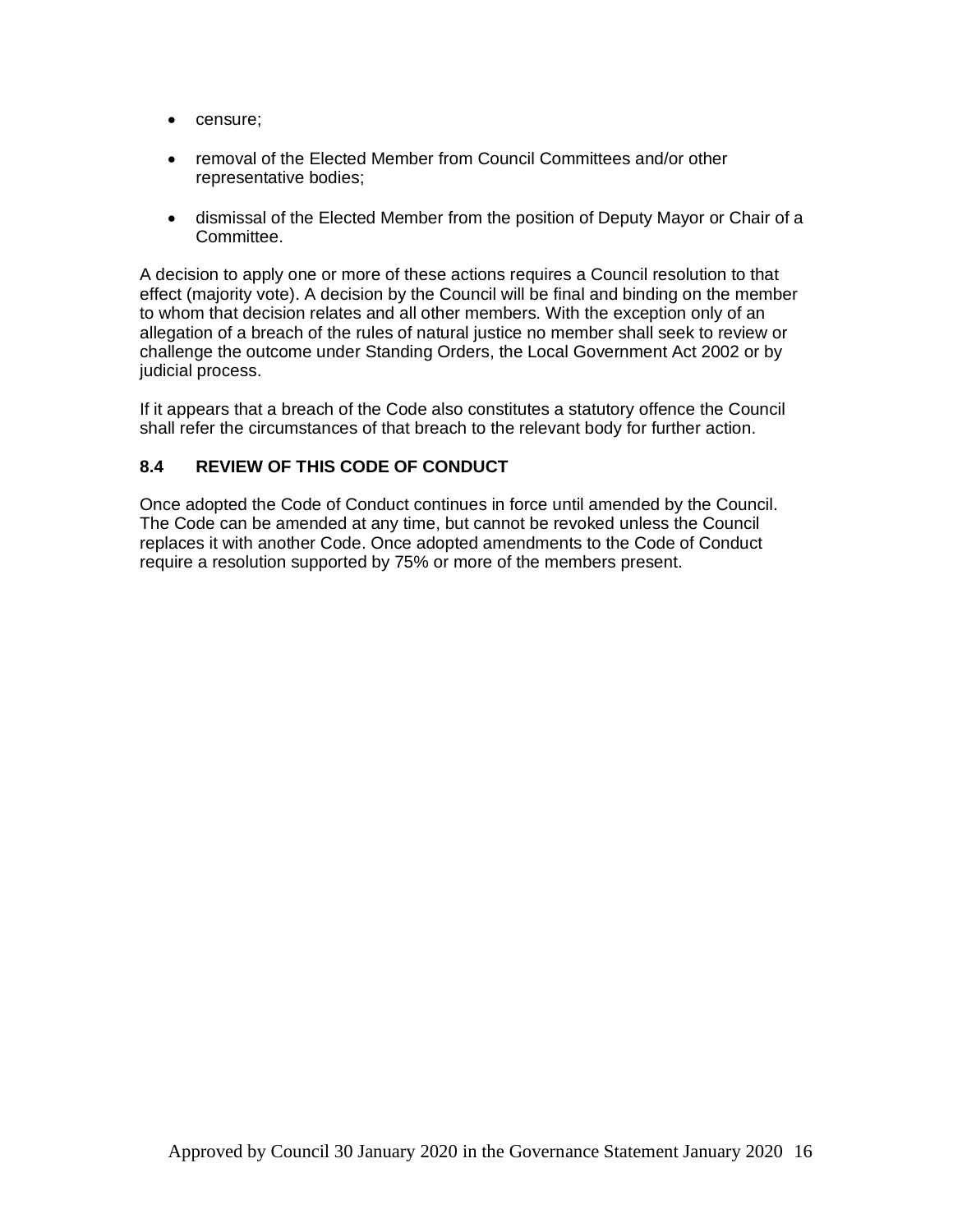## **APPENDIX A - ROLES AND RESPONSIBILITIES**

This appendix details the roles and responsibilities of the Elected Members, the Mayor, Deputy Mayor, Committee Chairpersons, Community Board members, and the Chief Executive.

## **1 ELECTED MEMBERS**

Members, acting as the Council, are responsible for:

- the development and adoption of Council policy;
- monitoring the performance of the Council against its stated objectives policies and identified community outcomes;
- prudent stewardship of Council resources;
- employment and appraisal of the Chief Executive's performance and monitoring the implementation of policy by him/her;
- representing the interests of the residents and ratepayers of the entire Kapiti Coast District;
- ensuring overall compliance by the Council with its obligations and responsibilities under the Local Government Act 2002 and all other legislation which prescribe statutory duties for territorial authorities;
- promoting good relationships with neighbouring local authorities.

Members, as individuals, must comply with:

- the requirements of the Code of Conduct;
- those enactments and other rules of law applicable to the conduct of members.

The Mayor and Councillors make the following declaration on taking office:

*"I, [name], declare that I will faithfully and impartially, and according to the best of my skill and judgement, execute and perform, in the best interests of the Kapiti Coast District, the powers, authorities and duties vested in, or imposed upon me*  as [role] of the Kapiti Coast District Council, by virtue of the Local Government *Act 2002, the Local Government Official Information and Meetings Act 1987, or any other Act."*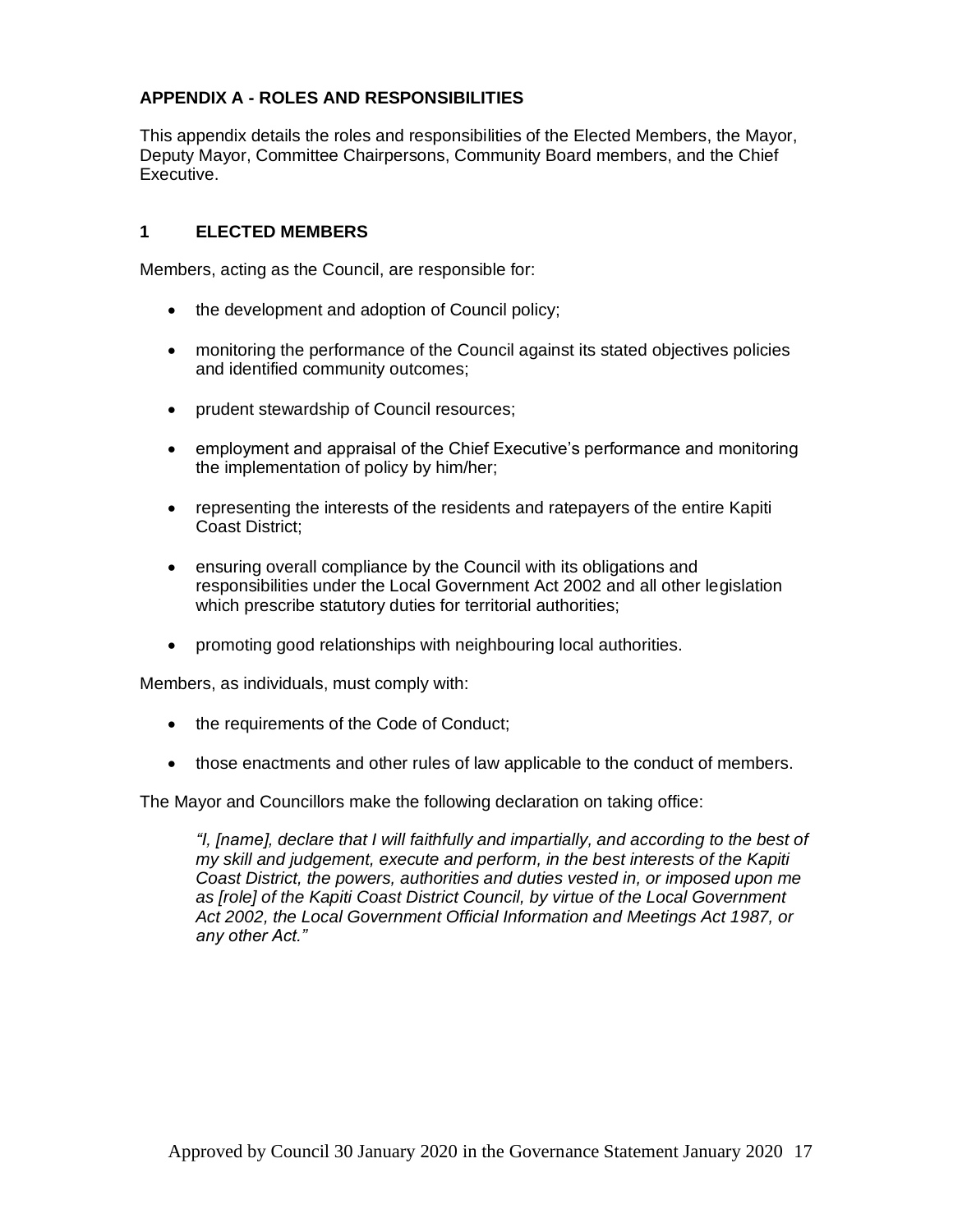## **2 THE MAYOR**

The Mayor is elected by the District as a whole and shares the same responsibilities as other members of the Council. In addition to those matters contained in 3.1, the Mayor is the ceremonial head of the Council and is often the first and/or only point of contact for ratepayers and interest groups on political matters. The Mayor is also responsible for:

- presiding at Council meetings and ensuring the conduct of meetings is in accordance with Standing Orders;
- keeping Council informed of matters brought to his/her attention and formally presenting to Council those matters that need to be considered;
- advocacy on behalf of the community;
- providing leadership and feedback to other Elected Members on teamwork, information sharing and chairmanship;
- assuming the role of Justice of the Peace (while the Mayor holds office).

In addition, in 2012 the Local Government Act 2002 was amended to give the Mayor additional powers, to:

- Appoint the deputy mayor
- To establish committees
- To appoint chairs to those committees
- To appoint himself as chair of a committee
- To provide leadership in the development of the Long-Term Plan, Annual Plan, policies and budgets.

Nothing in the amendment prevents the Council from carrying out its powers under clauses 18, 30 and 31 of Schedule 7 of the Act.

## **3 THE DEPUTY MAYOR**

The Deputy Mayor exercises the same role as any other members. If the Mayor is on a leave of absence or incapacitated the Deputy Mayor must perform all of the responsibilities and duties of the Mayor, and may exercise the powers of the Mayor. The Deputy Mayor may be removed from office by resolution of the Council.

## **4 COMMITTEE CHAIRPERSONS**

A Committee Chairperson exercises the same role as any other member but has responsibility to preside over all meetings of the relevant Committee and to ensure that the Committee acts within the powers delegated to it by the Council (as set out in the Council's Governance Structure).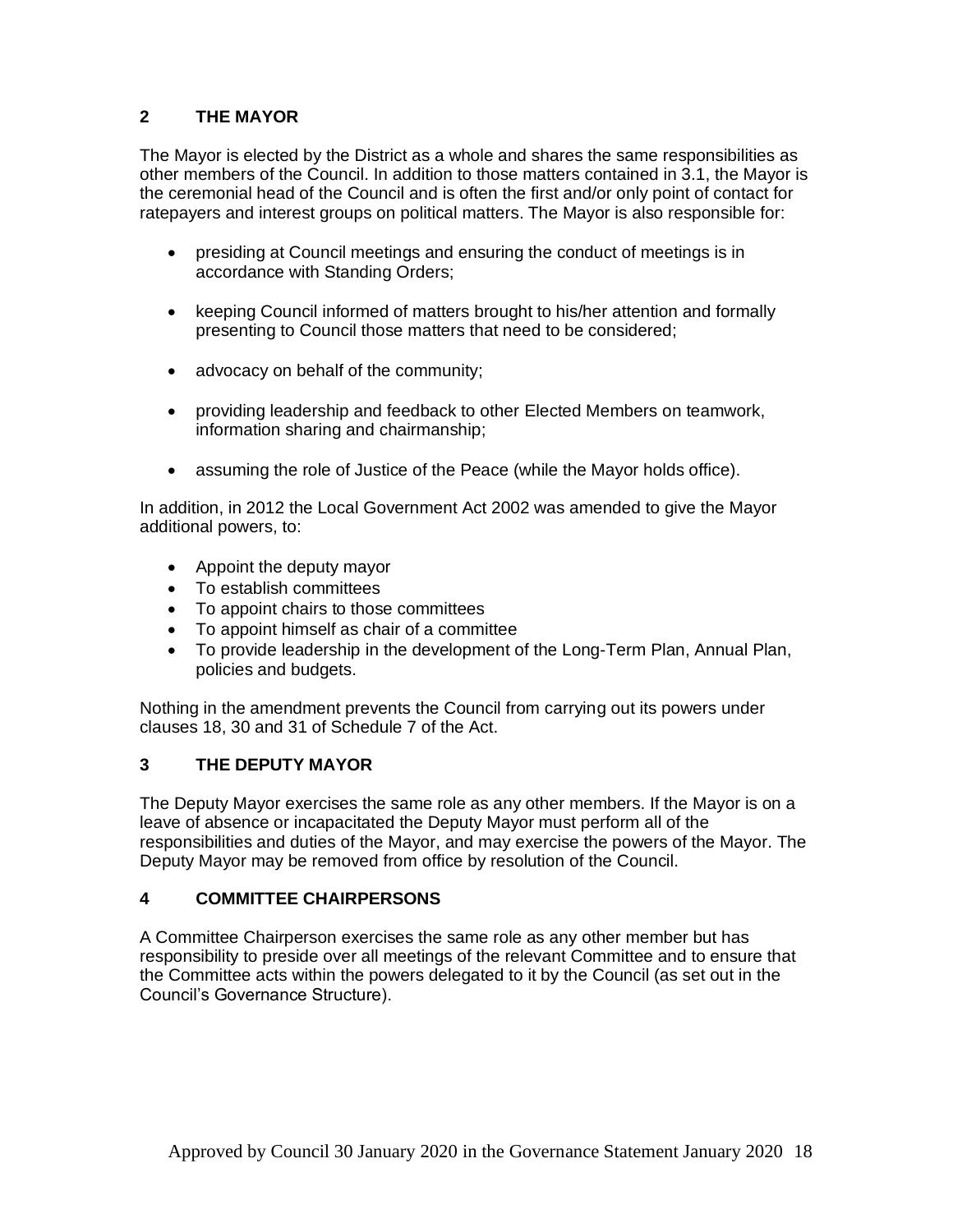## **5 COMMUNITY BOARD MEMBERS**

Community Boards provide a level of representation below city and district councils. The role of each Community Board includes:

- representing the interests of its community;
- considering and reporting on matters referred to it by the Council, of interest or concern;
- maintaining an overview of Council services to the community;
- preparing an annual submission to the Council for its Annual Plan:
- communicating with community organizations and special interest groups;
- undertaking any other responsibilities that are delegated to it by the Council.

## **6 THE CHIEF EXECUTIVE**

The Chief Executive is appointed by the Council in accordance with section 42 of the Local Government Act 2002. The Chief Executive is responsible for implementing and managing the Council's policies and objectives within the budgetary constraints established by the Council. In terms of section 42 of the Local Government Act 2002 the responsibilities of the Chief Executive are:

- implementing the decisions of the Council;
- providing advice to the Council and community boards;
- ensuring that all responsibilities, duties and powers delegated to him or her, or to any person employed by the local authority, or imposed or conferred by an Act, regulation or bylaw, are properly performed or exercised;
- managing the Council's activities effectively and efficiently;
- maintaining systems to enable effective planning and accurate reporting of the financial and service performance of the Council;
- providing leadership for the staff of the Council;
- under section 42 of Local Government Act 2002, employing staff on behalf of the Council.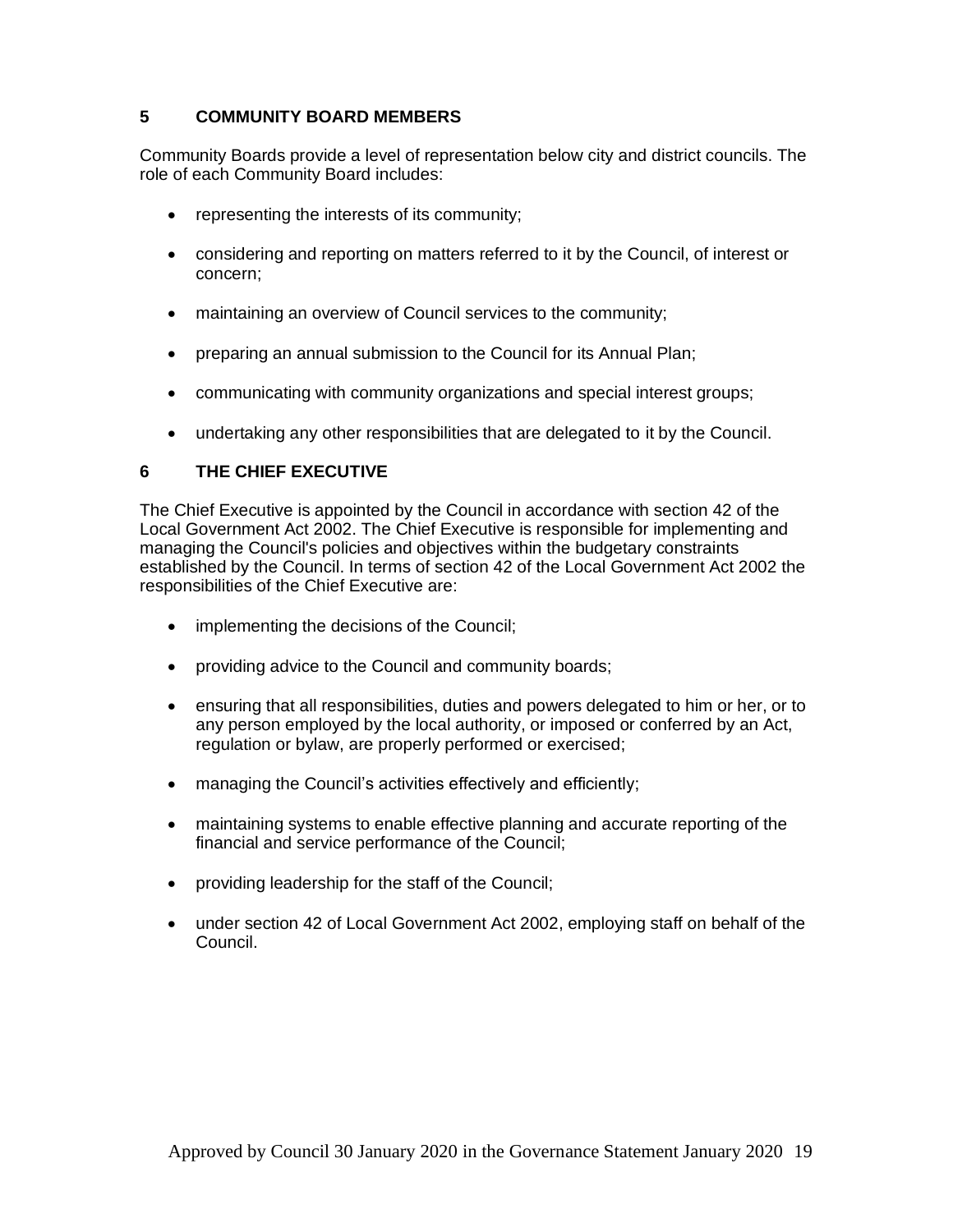#### **APPENDIX B—LOCAL GOVERNMENT ACT 2002 PURPOSE OF LOCAL GOVERNMENT AND ROLE OF LOCAL AUTHORITIES -DECISION MAKING AND CONSULTATION**

## **1 PURPOSE OF LOCAL GOVERNMENT**

The Local Government Act 2002 (as amended) states the purpose of Local Government is [section 10(1) and (2)]:

- *"to enable democratic local decision-making and action by, and on behalf of, communities; and*
- *to meet the current and future needs of communities for good-quality local infrastructure, local public services, and performance of regulatory functions in a way that is most cost-effective for households and businesses.*

*In the Act, good-quality, in relation to local infrastructure, local public services, and performance of regulatory functions, means infrastructure, services and performance that are-(a) efficient; and (b) effective; and (c) appropriate to present and anticipated future circumstances.*

## **2 ROLE OF LOCAL AUTHORITIES**

The Local Government Act 2002 also states that the role of local authorities is to:

- *"give effect in relation to its district or region, to the purpose of local government; stated in section 10; and*
- *perform the duties, and exercise the rights, conferred on it by or under this Act and any other enactment."*

The Local Government Act 2002 [section 14] further states that a local authority should:

- *"conduct its business in an open, transparent, and democratically accountable manner; and*
- *give effect to its identified priorities and desired outcomes in an efficient and effective manner;*
- *make itself aware of and have regard to the views of all its communities;*
- *when making a decision take account of the diversity of the community and the community's interests within its district or region; the interests of future as well as current communities and the likely impact of any decision on the interests of current and future communities;*
- *provide opportunities for Māori to contribute to its decision-making process;*
- *collaborate and cooperate with other local authorities;*

Approved by Council 30 January 2020 in the Governance Statement January 2020 20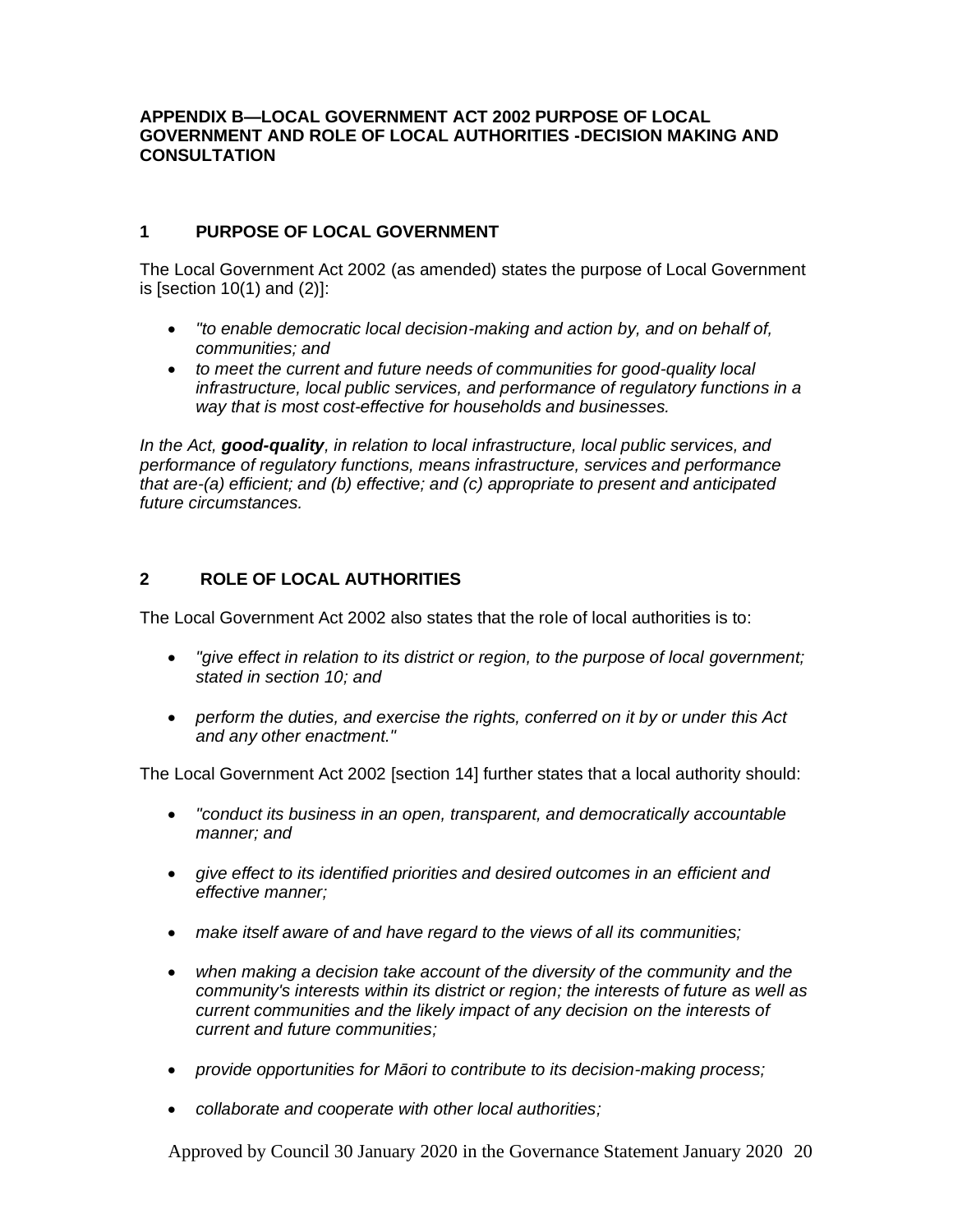- *undertake commercial transactions in accordance with sound business practices;*
- *ensure prudent stewardship and efficient and effective use of its resources in the interests of the district*
- *take a sustainable development approach, taking into account – (i) the social, economic, and cultural interests of people and communities; and (ii) the need to maintain and enhance the quality of the environment; and (iii) the reasonably foreseeable needs of future generations".*

#### **3 DECISION MAKING PROCESS**

Every decision made by a local authority must be made in accordance with sections 77, 78, 80, 81 and 82 of the Local Government Act 2002. Specifically the Council must during the course of the decision making process:

- *seek to identify all reasonably practicable options for the achievement of the objective of a decision; and*
- *assess those options by considering the benefits and costs of each option in terms of the present and future interests of the District;*
- *assess those options by considering the extent to which community outcomes would be promoted or achieved in an integrated and efficient manner by each option and assess the impact of each option on the Council's capacity to meet present and future needs in relation to any statutory responsibility of the Council;*
- *identify those options which involve a significant decision in relation to land or a body of water, take into account the relationship of Māori and their culture and traditions with their ancestral land, water, sites, waahi tapu, valued flora and fauna and other taonga;*
- *give consideration to the views and preferences of persons likely to be affected by, or to have an interest in the matter;*
- *give consideration to the extent to which different options are to be identified and assessed;*
- *determine whether the matter is significant;*
- *identify whether the proposed decision would be significantly inconsistent with any existing policy or plan;*
- *establish and maintain processes to provide opportunities for Māori to contribute to the decision making process;*
- *consider ways in which the Council may foster the development of Māori capacity to contribute to the decision making process; and*
- *provide relevant information to Māori."*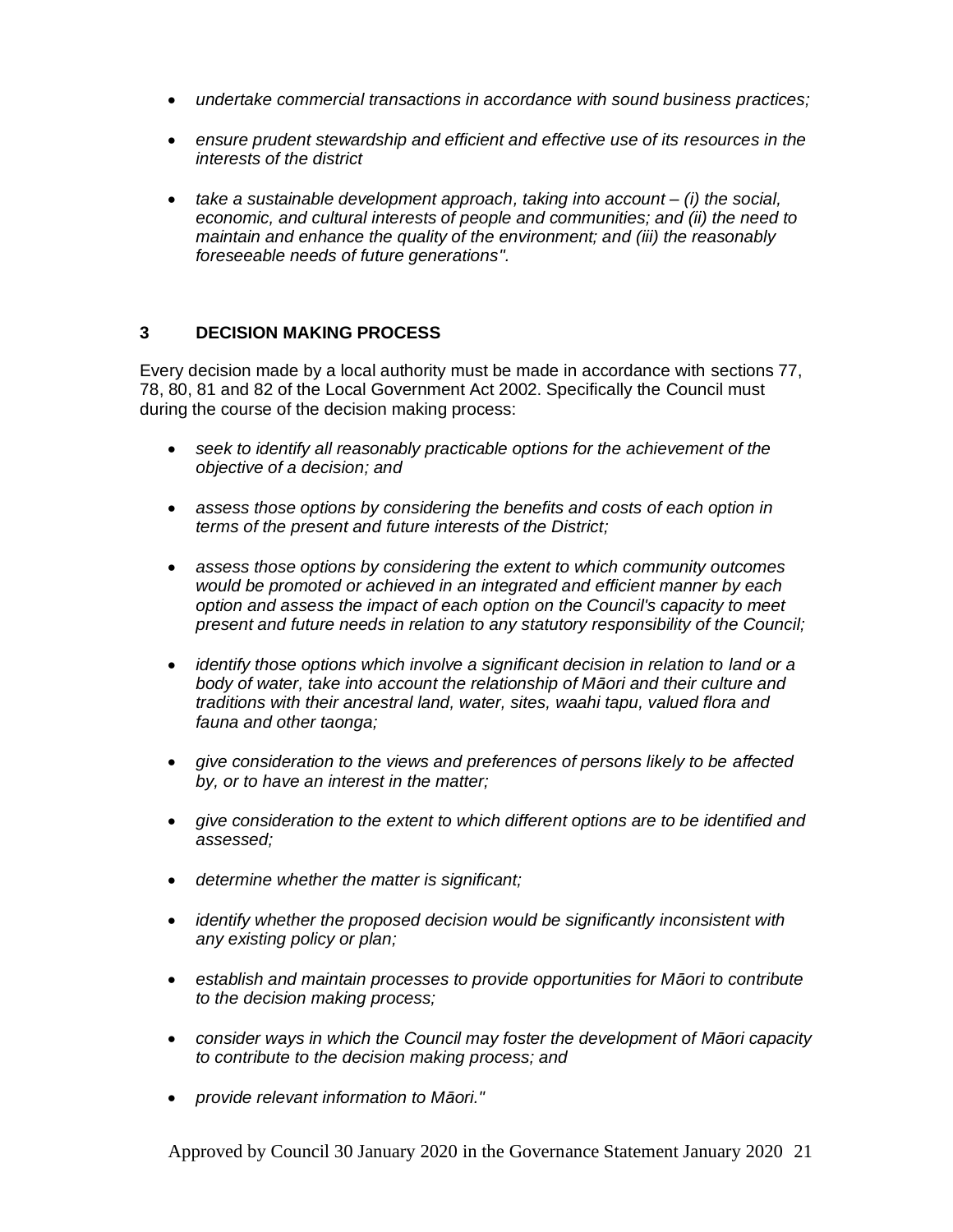## **4 CONSULTATION**

The Council is required to make decisions that take into account and balance the various needs and preferences of its residents. Section 82 of the Local Government Act 2002 sets out the principles of consultation, which the Council must undertake in relation to any decision. (The Council also has a Consultation Policy which provides guidance on how and when consultation will be undertaken.) Section 82 is set out as follows:

*"(1) Consultation that a local authority undertakes in relation to any decision or other matter must be undertaken, subject to subsections (3) to (5), in accordance with the following principles:*

*(a) that persons who will or may be affected by, or have an interest in, the decision or matter should be provided by the local authority with reasonable access to relevant information in a manner and format that is appropriate to the preferences and needs of those persons;*

*(b) that persons who will or may be affected by, or have an interest in, the decision or matter should be encouraged by the local authority to present their views to the local authority;*

*(c) that persons who are invited or encouraged to present their views to the local authority should be given clear information by the local authority concerning the purpose of the consultation and the scope of the decisions to betaken following the consideration of views presented:*

*(d) that persons who wish to have their views on the decision or matter considered by the local authority should be provided by the local authority with a reasonable opportunity to present those views to the local authority in a manner and format that is appropriate to the preferences and needs of those persons:*

*(e) that the views presented to the local authority should be received by the local authority with an open mind and should be given by the local authority, in making a decision, due consideration:*

*(f) that persons who present views to the local authority should be provided by the local authority with information concerning both the relevant decisions and the reasons for those decisions.*

*(2) A local authority must ensure that it has in place processes for consulting with Māori in accordance with subsection (1).*

*(3) The principles set out in subsection (1) are, subject to subsection (4) and (5), to be observed by a local authority in such manner as the local authority considers, in its discretion, to be appropriate in any particular instance.*

*(4) A local authority must, in exercising its discretion under subsection (3), have regard to –*

*(a) the requirements of section 78; and*

Approved by Council 30 January 2020 in the Governance Statement January 2020 22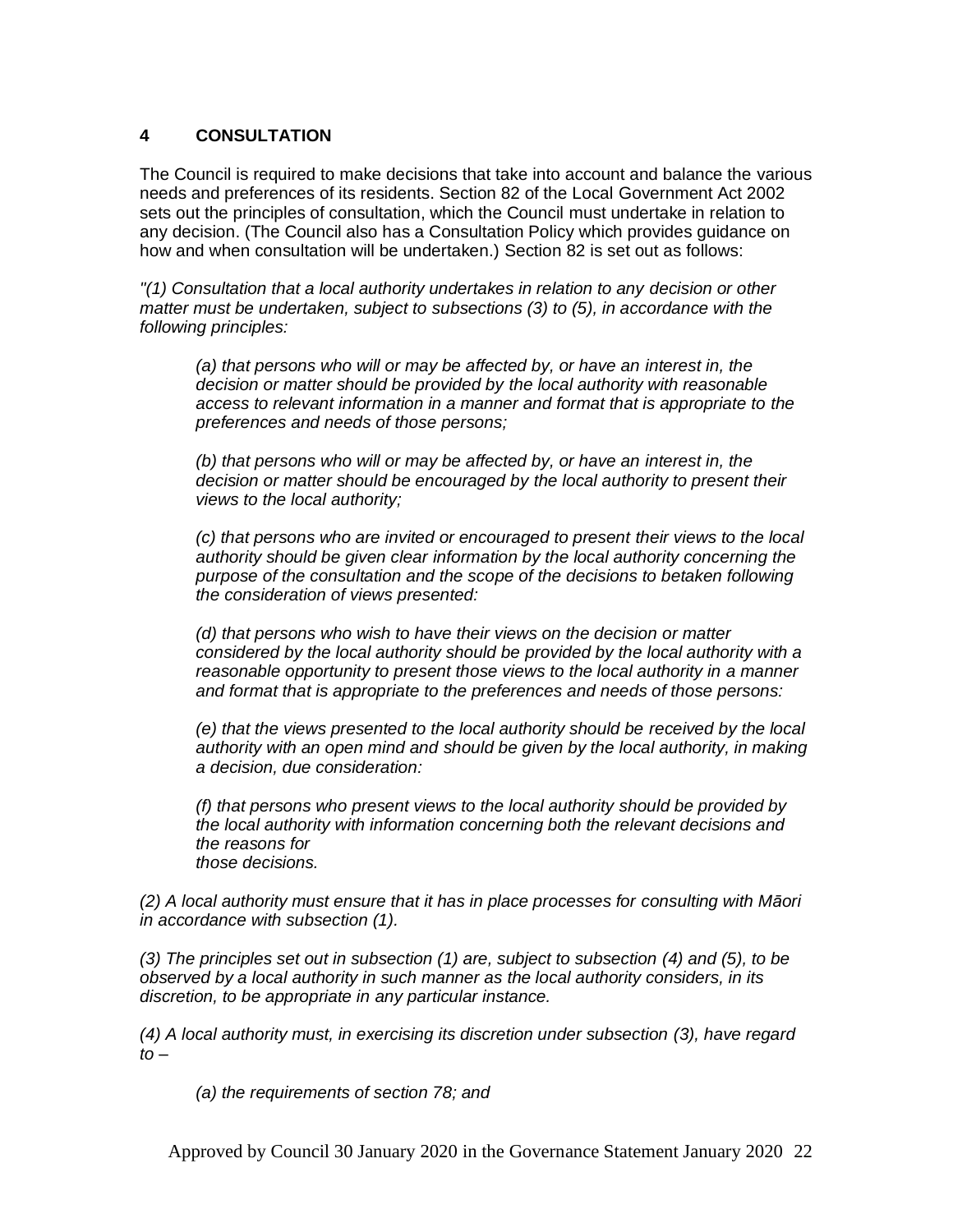*(b) the extent to which the current views and preferences of persons who will or may be affected by, or have an interest in, the decision or matter are known to the local authority; and*

*(c) the nature and significance of the decision or matter, including its likely impact from the perspective of the persons who will or may be affected by, or have an interest in, the decision or matter; and*

*(d) the provisions of Part 1 of the Local Government Official Information and Meetings Act 1987 (which Part, among other things, sets out the circumstances in which there is good reason for withholding local authority information);and*

*(e) the costs and benefits of any consultation process or procedure.*

*(5) Where a local authority is authorised or required by this Act or other enactment to undertake consultation in relation to any decision or matter and the procedure in respect of that consultation is prescribed by this Act or any other enactment, such of the provisions of the principles set out in sub-section (1) as are inconsistent with specific requirements of the procedures so prescribed are not to be observed by the local authority in respect of that consultation".*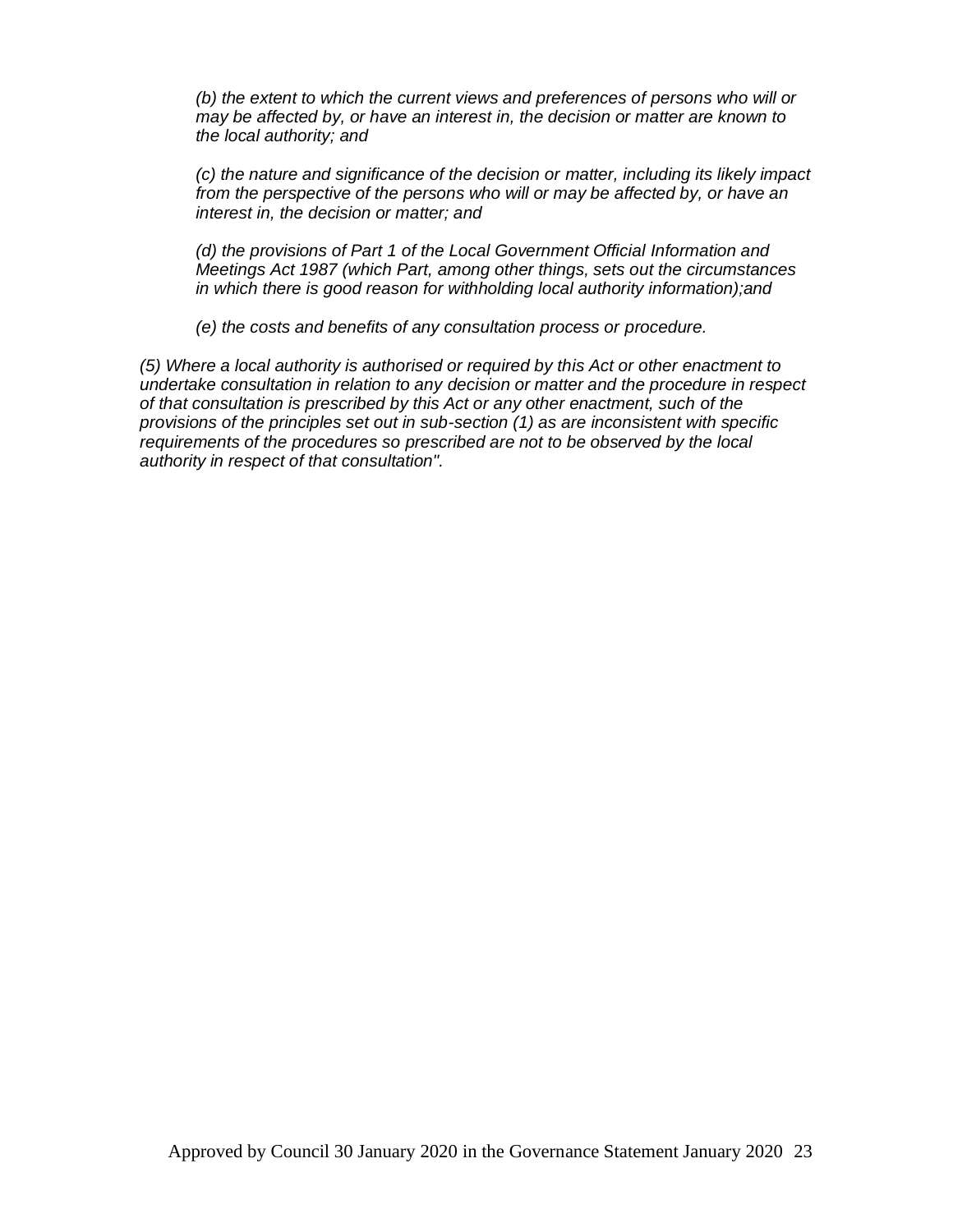## **APPENDIX C - LEGISLATIVE RESPONSIBILITIES**

## **1 LOCAL AUTHORITIES (MEMBERS' INTERESTS) ACT 1968**

The Local Authorities (Members' Interests) Act 1968 deals with the positions of Elected Members who may have an interest in contracts to be let by the Council. It also prohibits Elected Members from voting or taking part in any matter in which they have a direct or indirect financial interest.

The essence of the Act is to ensure that Elected Members follow high ethical standards in their public obligations so that the public can have confidence that their decisions are taken entirely properly, without any suspicion of improper interests influencing Elected Members' actions.

Details of these requirements are given in the guide to the legislation published by the Office of the Controller and Auditor General (copies of which have been circulated to Elected Members at the beginning of the Triennium). Elected Members must be careful that they maintain clear separation between their personal interests and their duties as Elected Members. This is also to ensure that people who fill positions of authority carry out their duties free from bias (whether real or perceived). Members therefore need to familiarize themselves with the provisions of the Local Authorities (Member's Interests) Act 1968 which concerns financial interests, and with other legal requirements concerning non-financial conflicts of interest.

The phrase "Conflicts of Interest" is used to describe three distinct and separate circumstances where there is or may be a conflict between the personal interests, or the conduct of a member, and that member's duties as an Elected Member. The statutory and common law rules relating to conflicts of interest are part of the rules of natural justice. They reflect the expectation of the community that, when making decisions on behalf of the community, members will act impartially and in a manner appropriate to the nature of the decision. Members performing their duties will on occasion be making political decisions (for example when making policy or adopting planning documents) and on other occasions be acting in a judicial or semi judicial capacity (for example when considering resource consent applications). There is some limited scope for flexibility in respect of political decisions, but absolutely no scope for flexibility in relation to judicial or quasi judicial decisions.

The three classes of conflict of interest are:

(1) a pecuniary interest in the matter before the Council, which gives rise to a resumption that there is a conflict with the member's duties. The pecuniary interest may be direct or indirect and involve either financial gain or financial loss;

(2) non-pecuniary interest, which may give rise to a perception of conflict between interest and duty. These may be interests or relationships arising out of kinship, marriage, domestic relationships, wider family relationships, employment or membership of community organizations;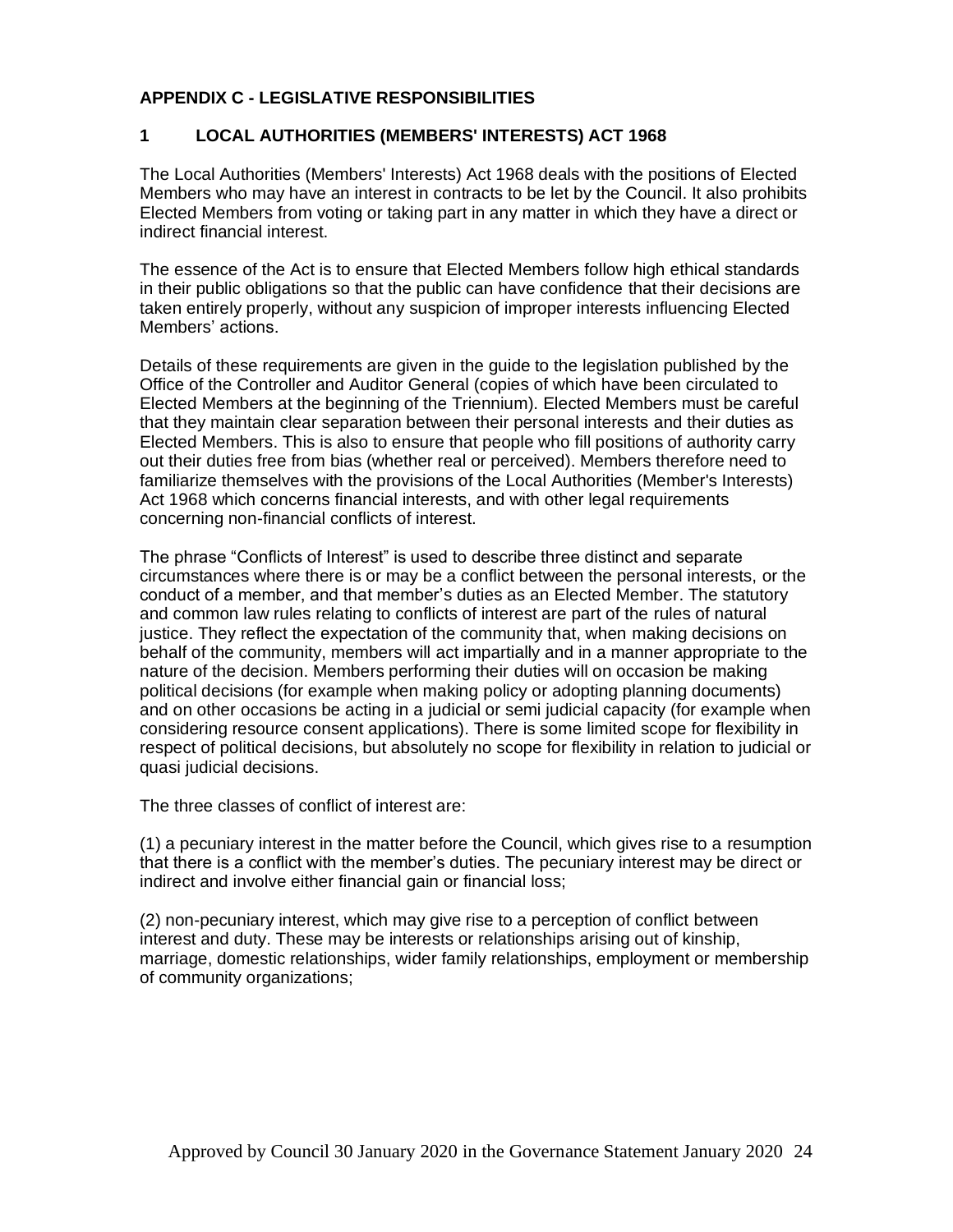(3) demonstrated bias that is the circumstances where a member by words or action has indicated a commitment to a particular view in respect of an issue such that it is unlikely that the member may approach the consideration of a decision on that issue with an open mind.

The Local Government Authorities (Members' Interests) Act 1968 provides that an Elected Member is disqualified from office, or from election to office, if that member is concerned or interested in contracts under which payments made by or on behalf of the local authority exceed \$25,000 in any financial year (The \$25,000 limit includes GST). The Chief Executive must seek approval from the Audit Office for contractual payments to members, their spouses or their companies that exceed the \$25,000 annual limit. Additionally, Elected Members are prohibited from participating in any Council discussions or vote on any matter in which they have a pecuniary interest, other than an interest in common with the general public. The same rules also apply where the member's spouse or partner contracts with the authority or has a pecuniary interest. Members must declare their interests at Council meetings where matters in which they have a pecuniary interest arise. It is an offence under the Act to participate in the discussion or voting on any matter in which the Elected Member has an interest.

If the Member is in any doubt as to whether or not a particular course of action (including a decision to take no action) raises a conflict of interest, then the member should seek guidance from the Chief Executive immediately.

Members may also contact the Audit Office for guidance as to whether that member has a pecuniary interest. If there is a pecuniary interest, the member may seek an exemption to allow that member to participate or vote on a particular issue in which they may have a pecuniary interest. The latter must be done before the discussion or vote. Contact details for the Office of the Controller and Auditor General - Phone (04) 917 1500; email [reception@oag.govt.nz](mailto:reception@oag.govt.nz)

Failure to observe the requirements of the Local Authorities (Members' Interests) Act 1968 could potentially invalidate the particular decision made, or the action taken, by Council. Failure to observe these requirements could also leave the Elected Member open to prosecution under the Local Authorities (Members' Interests) Act 1968. In the event of a conviction Elected Members can be ousted from office.

In a case of doubt a member should refrain from discussion of, or voting on, the matter in question. Members' declarations of interest are recorded in the minutes.

Every six months Elected Members are asked to complete a form declaring their interests (if any); a register is kept by the Democratic Services Team.

## **2 LOCAL GOVERNMENT OFFICIAL INFORMATION AND MEETINGS ACT 1987**

The Local Government Official Information and Meetings Act 1987 establishes procedures to provide for the admission of the public to meetings of Councils while providing for the protection of deliberations of Councils to the extent consistent with the public interest and the preservation of personal privacy. All of the Council's meetings are required to be open to the public, unless the public is expressly excluded. The public can only be excluded from a meeting on the grounds and in the manner outlined in Section 48 of the Local Government Official Information and Meetings Act 1987.

This Act requires Council to make all information relating to their operation public unless there is a good reason for withholding it. Good reasons for withholding information may include privacy of an individual, commercial sensitivity of a company, damage to the

Approved by Council 30 January 2020 in the Governance Statement January 2020 25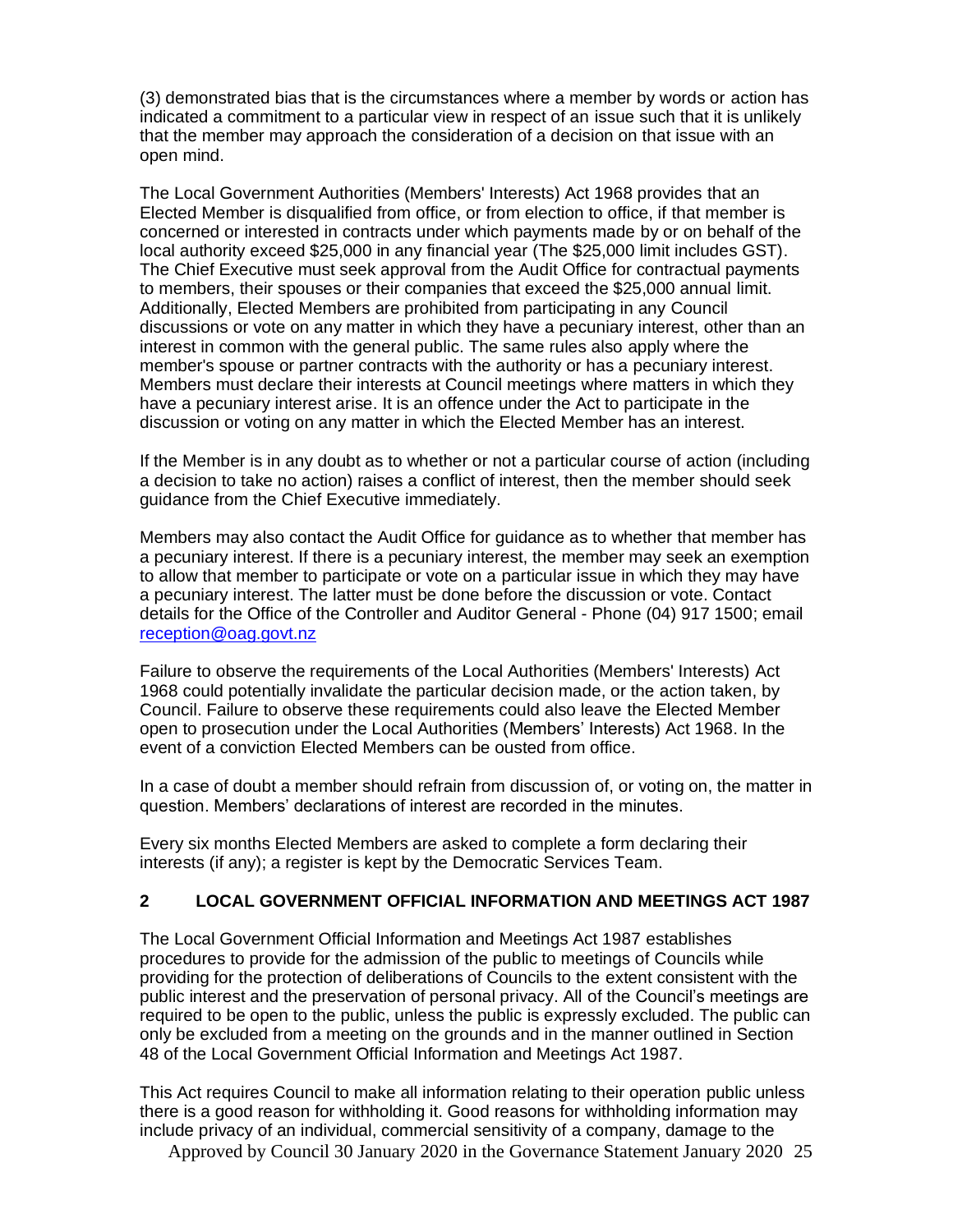public interest, safety of an individual or that the maintenance of law may be prejudiced. The decision on whether to withhold or release such information lies with the Chief Executive. Members of the public may challenge any decision to withhold information, by making an Official Information Request to the Chief Executive. If the Chief Executive declines to release the information, then the member of the public can apply to the Office of the Ombudsman to have the information released.

The Act requires Councils to publish a list of all their meetings, their time and place in advance each month. Councils must also make the agendas and reports to be considered available for inspection by the public at least two working days before the meeting.

The Act requires the Chairperson of the meeting to maintain order at the meeting. The Chairperson has the ability to require Elected Members or members of the public to leave the meeting if the Chairperson believes their behaviour is likely to prejudice the orderly conduct of the meeting.

## **3 LIABILITY OF ELECTED MEMBERS UNDER THE LOCAL GOVERNMENT ACT 2002**

Section 46 of the Local Government Act 2002 makes Elected Members liable for loss both jointly and severally which is reported by the Auditor General. Section 47 of the Local Government Act 2002 states that members may be required to pay costs of proceedings in certain cases.

## **4 SECRET COMMISSIONS ACT 1910**

Under this Act it is unlawful for an Elected Member (or officer) to advise anyone to enter into a contract with a third person and receive a gift or reward from that third person as a result, or to present false receipts to Council. If convicted of any offence under this Act a person can be imprisoned for up to two years, or fined up to \$1,000, or both. A conviction would therefore trigger provisions of the Local Government Act 2002 resulting in the removal of the member from office.

## **5 SECURITIES ACT 1978**

This legislation governs the raising of money by the offer to the public of the opportunity to invest through shares in an enterprise or to lend money to an organisation. Its application to Council would arise if Council wished to borrow money by public stock issues. In such a case, Council would be required to publish an investment statement and a prospectus. Where published documents relating to an issue of securities are found to contain untrue statements the directors (in this case Councillors) of the issuer may be held both criminally liable and civilly liable.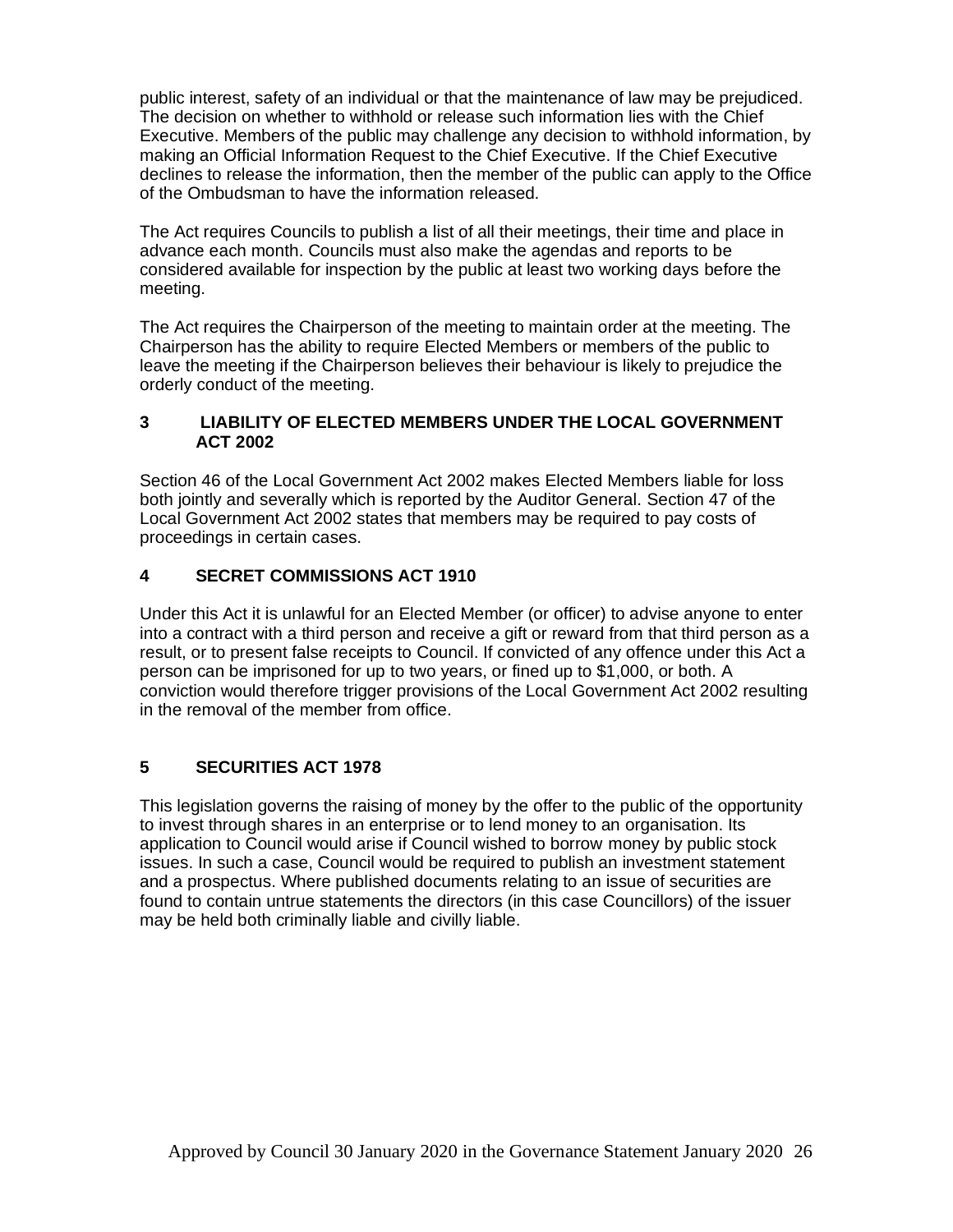## **6 THE CRIMES ACT 1961**

Under this Act it is unlawful for an Elected Member (or officer) to:

- accept or solicit for themselves (or anyone else) any gift or reward for acting or not acting in relation to the business of Council;
- use information gained in the course of their duties for their, or another person's, monetary gain or advantage.

These offences are punishable by a term of imprisonment of seven years or more. Elected Members convicted of these offences will also be automatically ousted from office.

## **7 HEALTH AND SAFETY IN EMPLOYMENT ACT 1992**

This Act imposes duties and responsibilities on the Council as an employer. The main object of the Act is to promote the prevention of harm to all persons at work. It requires employers to take all practicable steps to safeguard the health of employees. The Act requires employers to protect employees from physical and mental harm. This includes identifying potential hazards and monitoring the health of employees.

Should an employer fail to take all practical steps to ensure the safety of its employee, the employer could be found guilty of an offence and is liable on summary conviction to a fine of up to \$250,000 (or \$500,000 if serious harm is caused).

The Council is ultimately accountable for the actions of its Councillors and must ensure they do not behave in a way which is going to result in any of its employees being harmed (either physically or mentally). This could include, for example, any unfair or unwarranted comments or remarks by Councillors about council employees, which could foreseeably result in that employee suffering mental harm which may precipitate a claim by either the Department of Labour or an employee against the Council under this Act. Further the disaffected employee may also be able to bring a personal grievance claim under the Employment Relations Act 2000 if he or she is subjected to an unjustified attack or unjustifiable comments by Councillors. A breach by a Councillor of obligations owed towards employees has serious implications for the Council and for an individual member.